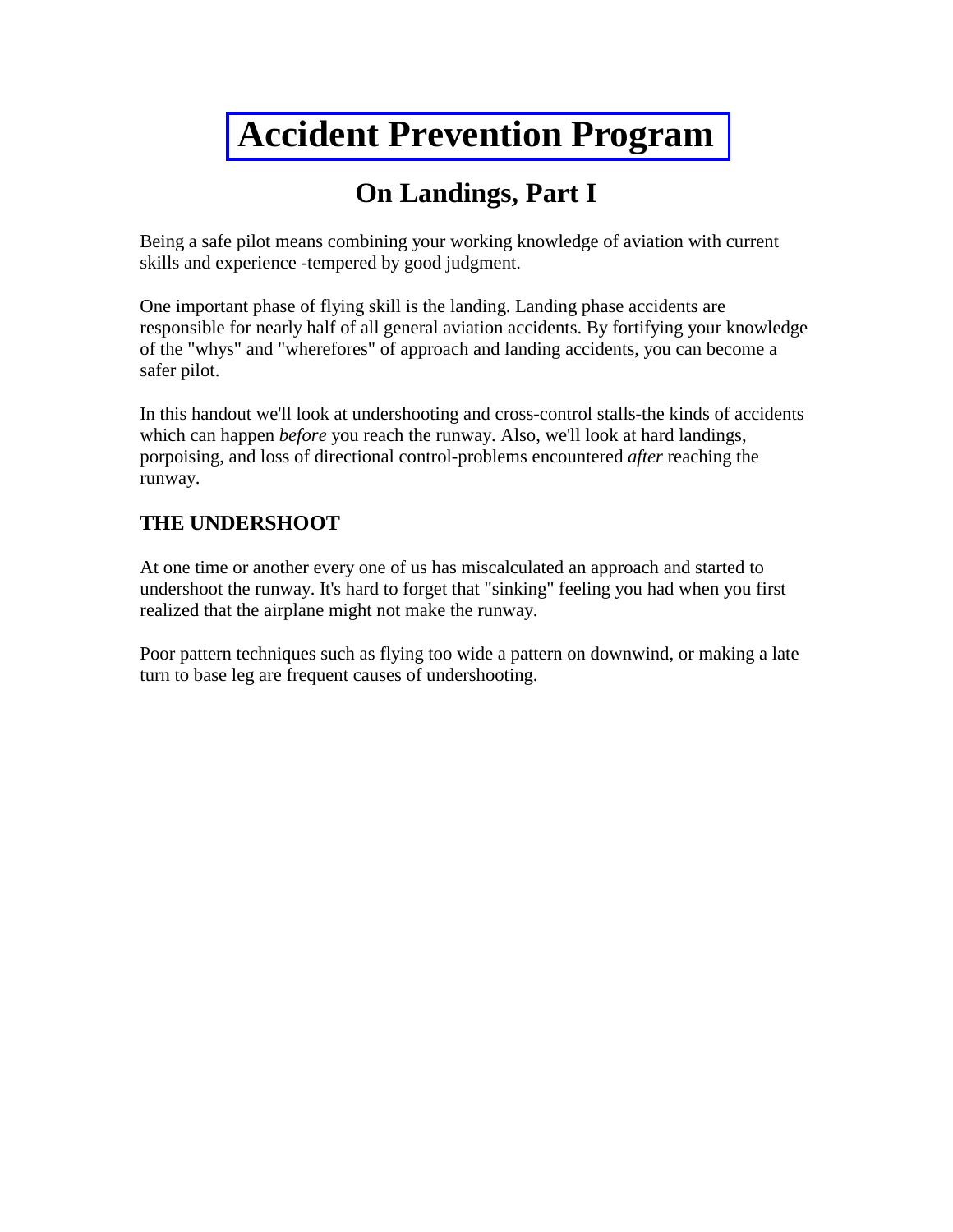

Another cause is failure to maintain adequate power on final.



Some pilots succumb to "runway fixation" and unconsciously try to "carry" the airplane up to the landing spot by easing the nose up without adding power-this doesn't work very well.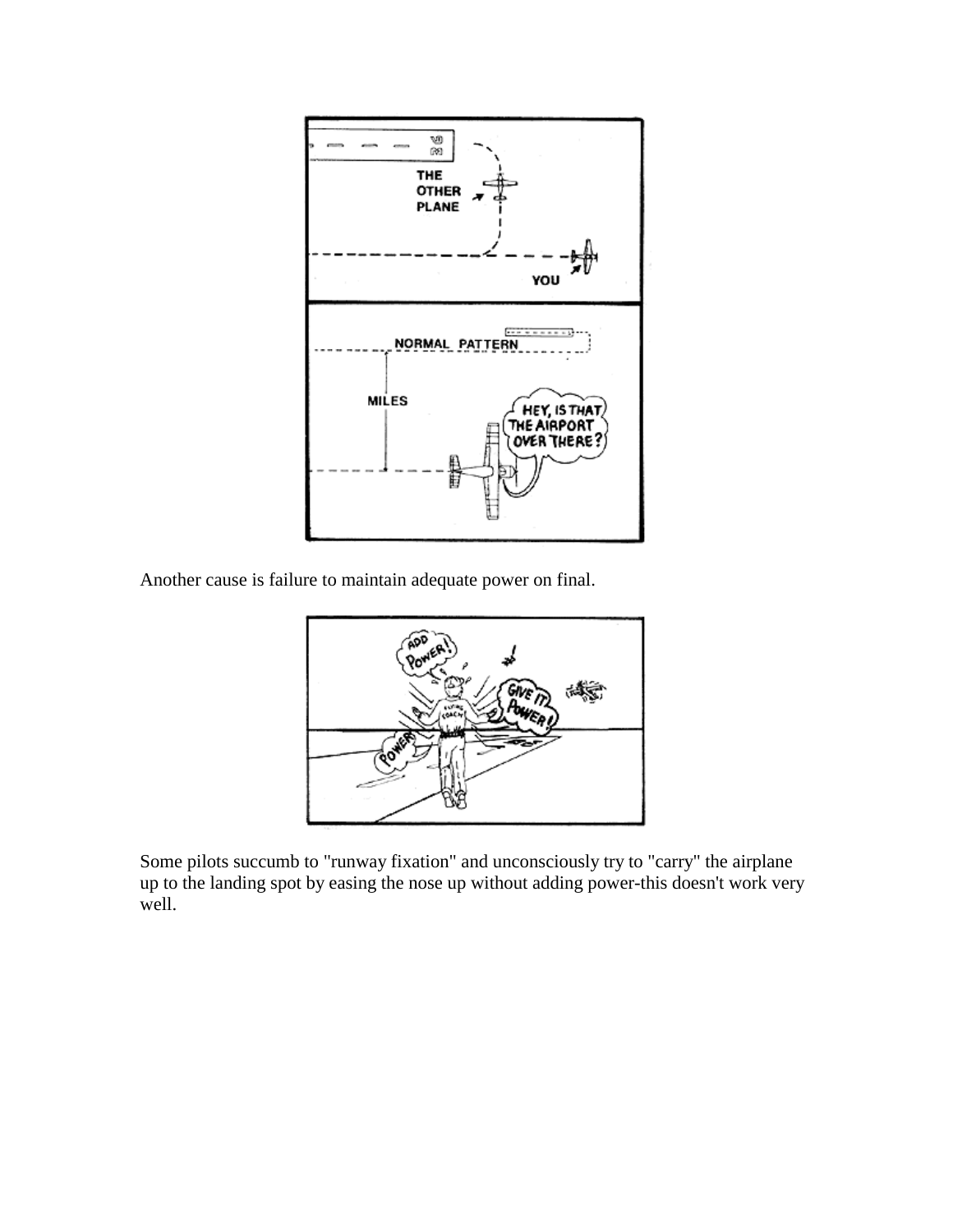

You can help set up a proper and constant distance from the runway for all airports by placing the runway centerline at a specific point on the leading edge of the wing (low wing airplane) or a point along the strut (high wing airplane). You may even put a mark or piece of tape at the proper wing strut position.



Using the runway centerline as your guide takes care of wide or narrow runways. (Of course. this reference line or point only works when the wings are level.)

#### **Avoiding Undershoots**

How do you avoid undershoots? A good pattern helps.

When traffic isn't a factor, turn base when the point of intended touchdown is 45 degrees behind the wing.

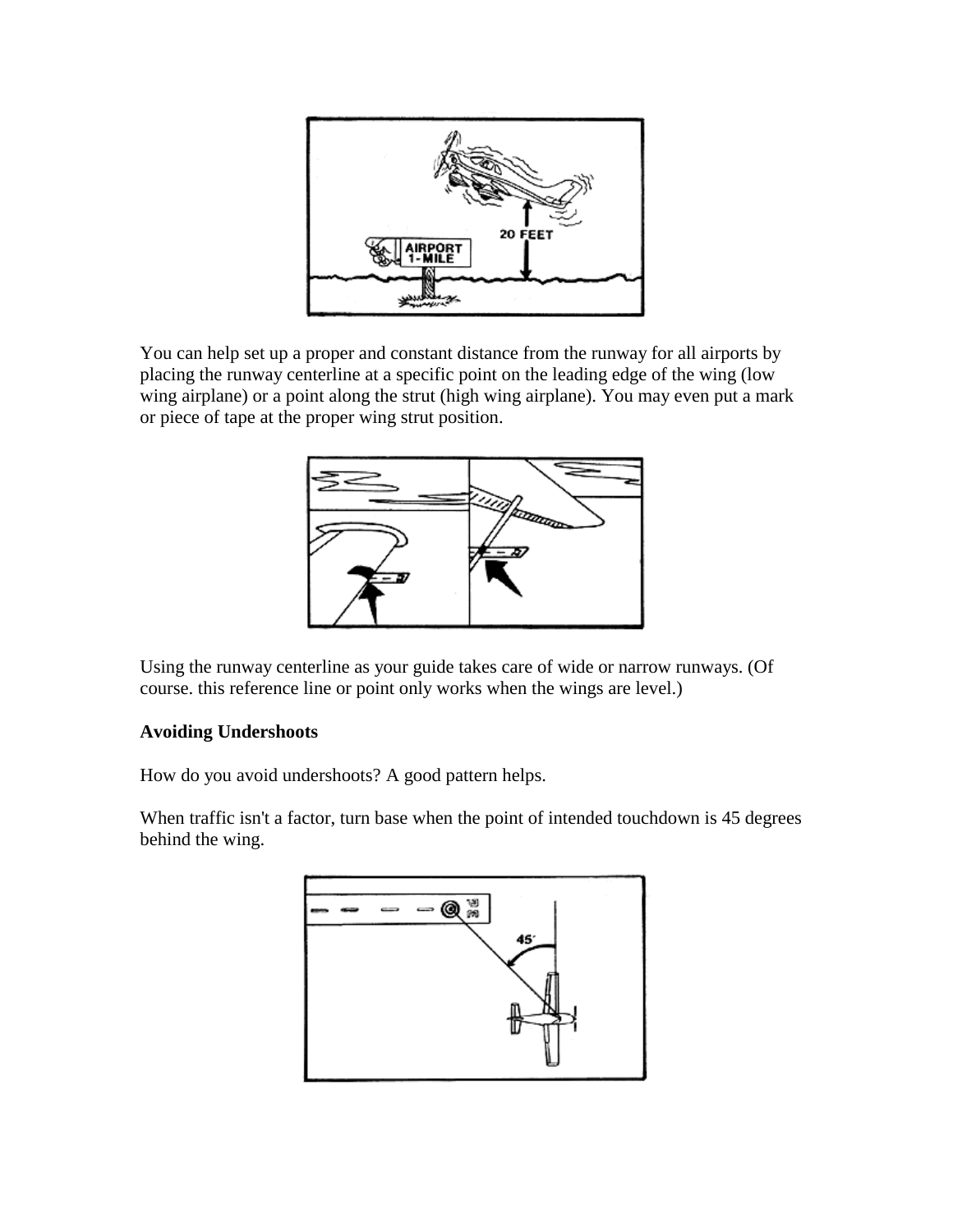At a familiar airport, you may be able to use the "crutch" of familiar landmarks to determine proper turning points. But at unfamiliar airports you won't have such "hometown" references.



The 45 degree technique will work at any airport.

When there is other traffic in the pattern, you can avoid the common problem of the "ever-lengthening downwind" by starting your turn to base just after the airplane you're following turns final and passes behind your wing (assuming that it's not using a much slower approach speed than yours).

Experienced pilots often use a series of imaginary windows on approach. These "reference points in the sky" are great aids in determining whether your approach is within the desired horizontal and vertical limits.



The first window should be encountered just after turning final.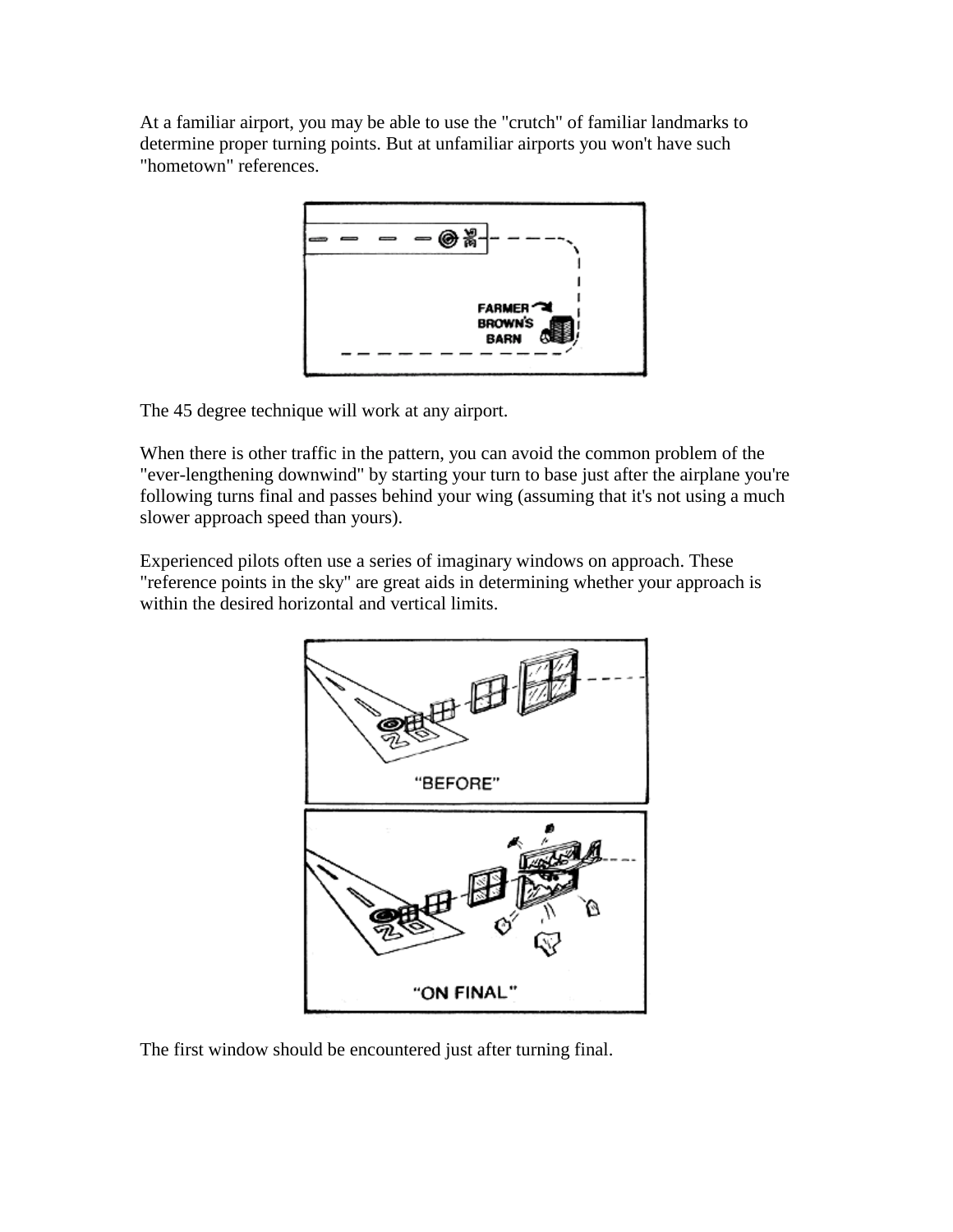

If there are obstacles between your imaginary window and the runway, either raise the "windows" or move them.



Your last and most important window is the one at the runway threshold. You should be at the required airspeed and height to complete the landing when you pass through this last window.



#### **Flying the Right Airspeed**

Pilots of large aircraft always determine what their approach speeds will be in advance. They calculate the aircraft's landing weight, then look at charts for the right "reference speed. " or V-ref. The keystone V-ref, although different on almost every approach, is based on the airplane's stall speed and other factors at its estimated landing weight.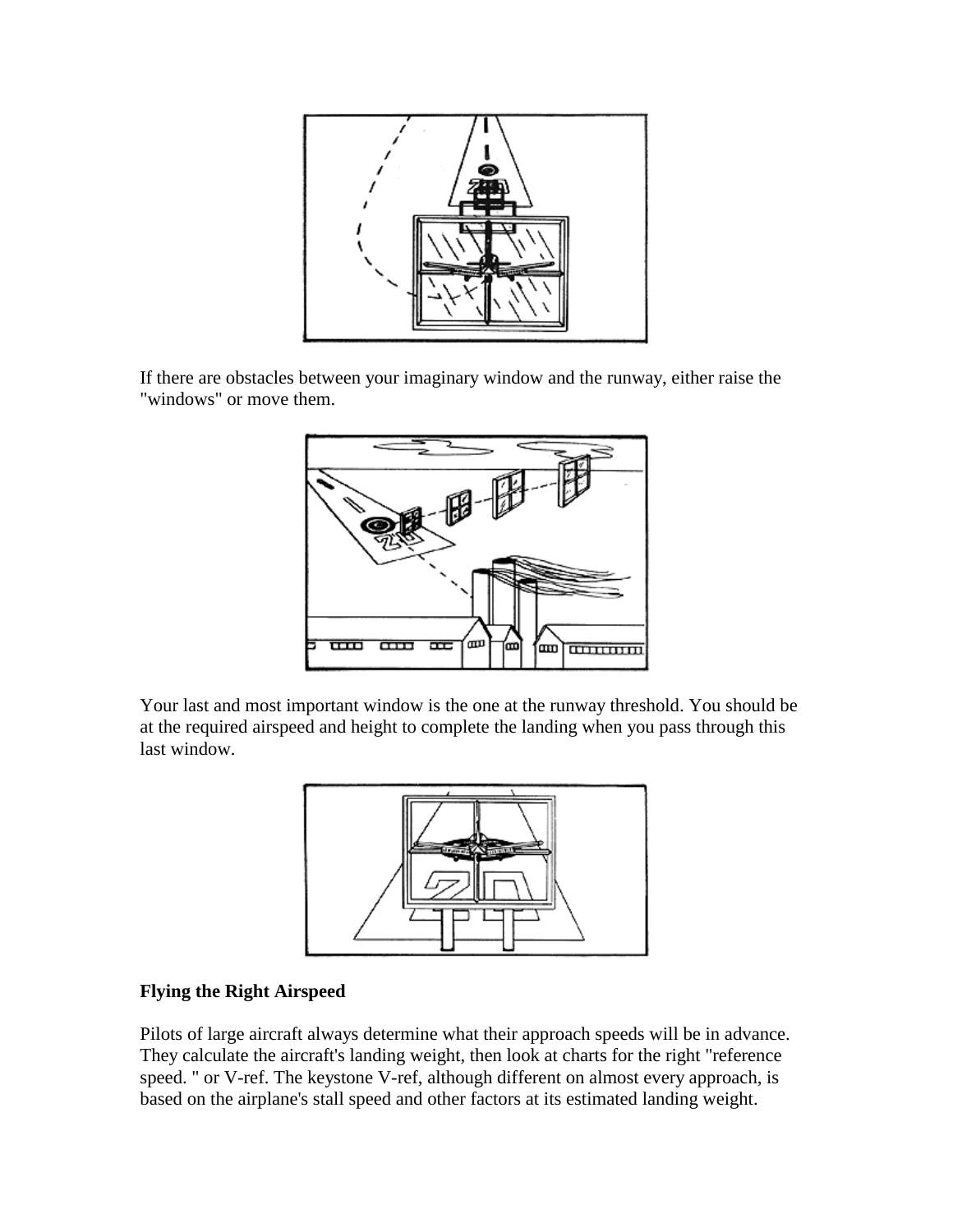Added to V-ref by the pilot is additional airspeed required to maintain an adequate safety margin while maneuvering in the pattern as well as additional airspeed to compensate for wind gusts, turbulence and wind shear.

"Approach segment airspeeds," based on V-ref, assure that the aircraft has just the right amount of extra airspeed margin above V-ref.

Smaller aircraft do not come with V-ref tables. Some manufacturers, however, furnish recommended approach speeds corresponding to different aircraft weights.

Such tables can be developed and it is suggested that you prepare and use your own. We recommend that you use the format in the following table, but before you fill it in, we suggest that you see Part II of "On Landings", and read the accompanying handout for Part II carefully.

#### **V-SPEEDS**

| Landing Weight     |           |
|--------------------|-----------|
|                    | Knots-IAS |
| PRE-PATTERN        |           |
| <b>DOWNWIND</b>    |           |
| <b>BASE</b>        |           |
| FINAL.             |           |
| <b>SHORT FINAL</b> |           |

*There are rules-of-thumb, howeuer:*

- 1. On downwind, fly no faster than the "top of the flap operating range" and no slower than 1.4 times the calibrated stall speed for your airplane at its *actual* landing weight, or 1.4 Vso. (There are exceptions, so please read Part II.)
- 2. Maintain an airspeed no lower than 1.4 Vso until after turning final.
- 3. Then, on final, let your airspeed decay to 1.3 Vso as you near the runway.
- 4. If you encounter any turbulence. wind gusts or wind shear, compensate with additional airspeed on each segment of the approach.

#### **The Stabilized VFR Approach**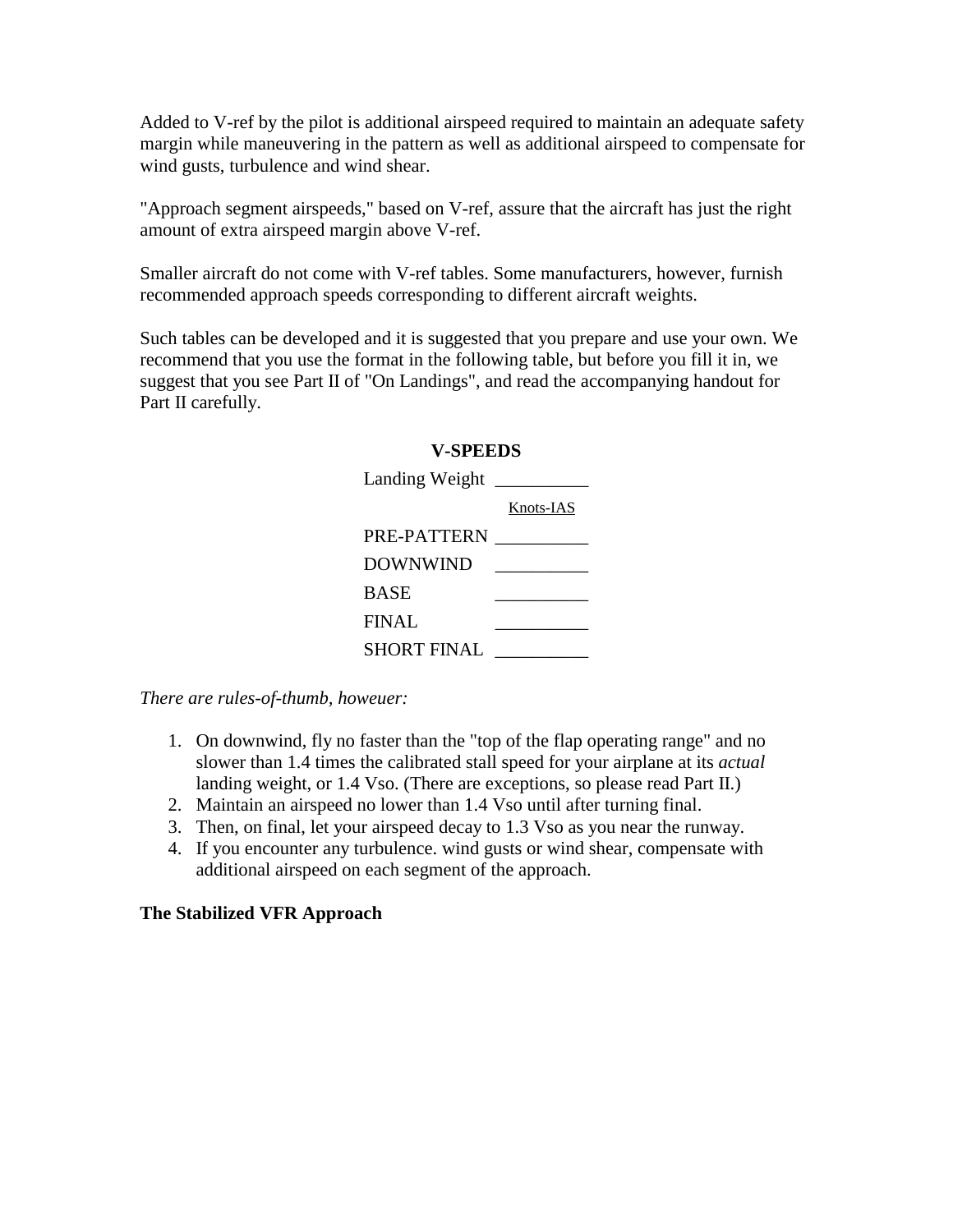

Make your normal pattern entry and extend your landing gear on downwind, if applicable. Abeam the intended landing point. reduce your power to the predetermined value that works best for your airplane. While holding altitude with pitch, slow the airplane down in preparation for turning base.

Then set partial flaps, if you haven't already done so. If you have reduced power properly, you can now trim the aircraft and set up a descent.

Begin your turn to base when the point of touchdown is 45 degrees behind the wing. Turn base, then final, keeping all banks to 30 degrees or less.



Should you need to increase your rate-of-descent, do so either by reducing power or by further extending flaps to increase drag. If you do extend flaps, remember that you've just modified your approach configuration and that adding power may be necessary to stay on the selected glide path at your targeted speed.

A fundamental key to flying a stabilized approach is the inter-relationship of *pitch* and *power*.

At any targeted airspeed in any configuration, adding more power will make the glide path shallower; reducing power will make it steeper.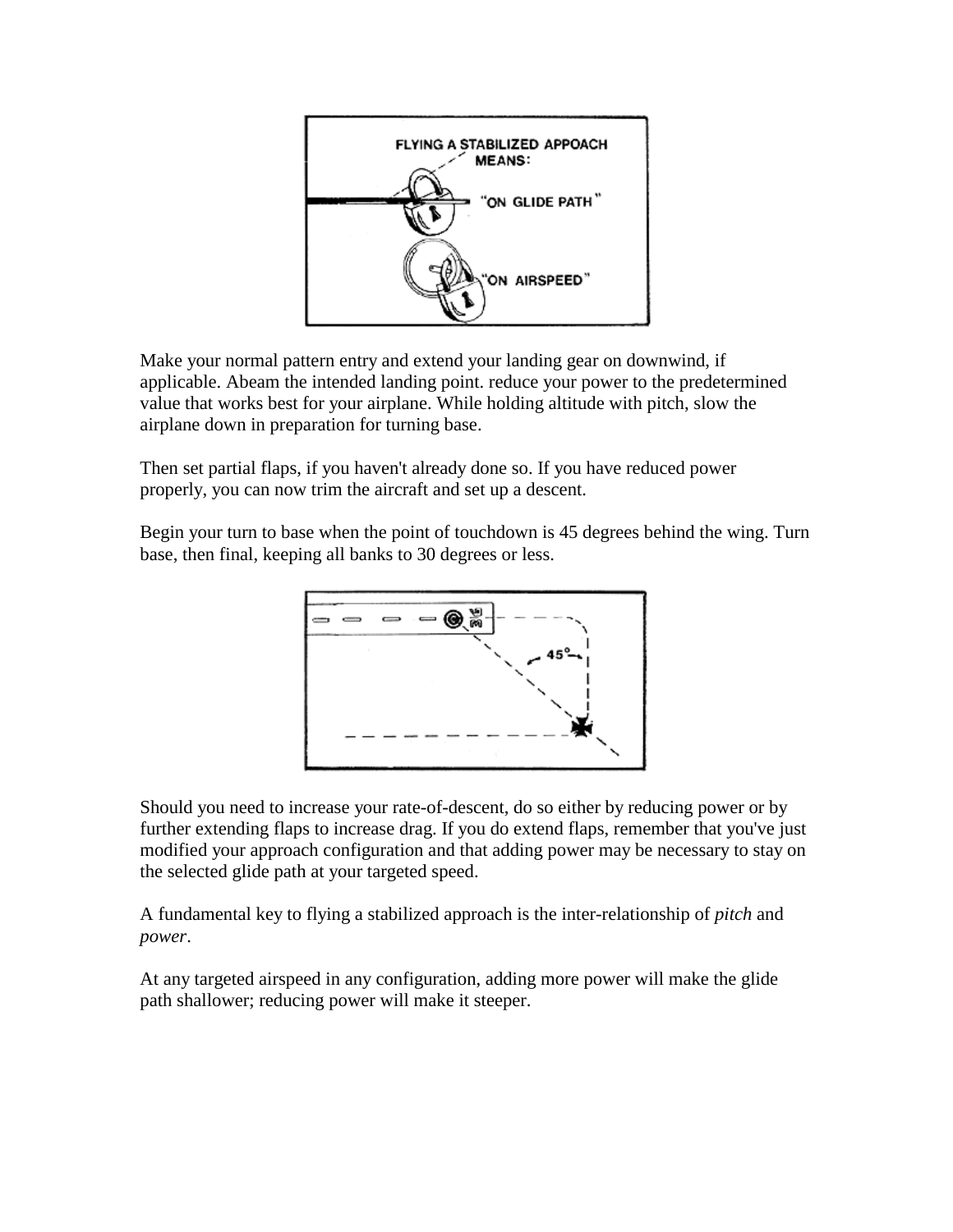

This inter-relationship means that any changes to one element in the "approach equation" must be compensated for by adjustments in the other.

So, after a glide path has been selected, the means of staying on it and maintaining your targeted airspeed can only be achieved by adjusting pitch and power together.

Experienced pilots know the power settings and airspeeds for different landing weights, drag configurations and rates-of-descent for their airplanes.



Then, these pilots need only make minor adjustments to pitch and power to maintain the selected glide path and airspeed.

The important (if not basic) point is neuer let your airspeed decay below the targeted airspeed for each segment of the approach and neuer let the airplane sink below its selected glide path.



In any event, never let yourself get behind the power curve while on long final!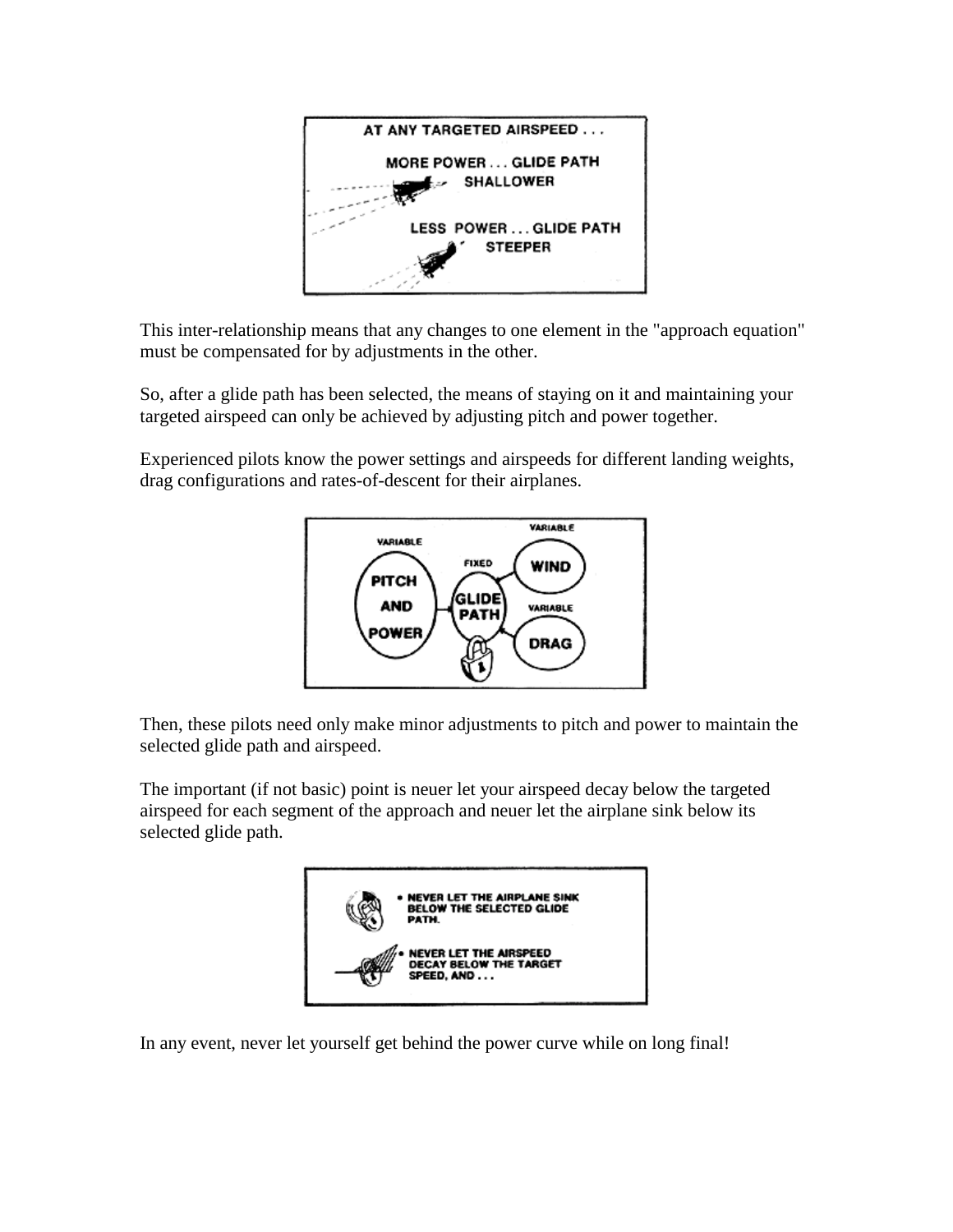

One final point: full flaps should be used for all normal landings unless the manufacturer suggests otherwise. And, once flaps have been extended. they should not be retracted. That's why it is always good practice not to go to the final flap setting until your landing is assured.

# **Accident Prevention Program**

# **On Landings, Part I (Continued)**

#### **The Stabilized IFR Approach**

The same basic concepts apply to the IFR approach. First, transition the airplane to the approach configuration, that is, slow the airplane and retrim it. Do this well before you intercept the glide slope. unless traffic flow requires otherwise.

Some pilots extend their landing gear to help them slow down, then add flaps after the airspeed drops into the flap operating range. If the gear has not already been used for speed control, extend the gear as you intercept the glide slope or reach the final approach fix. Additional power may be necessary with the gear and flaps extended. Be sure to retrim for each configuration change.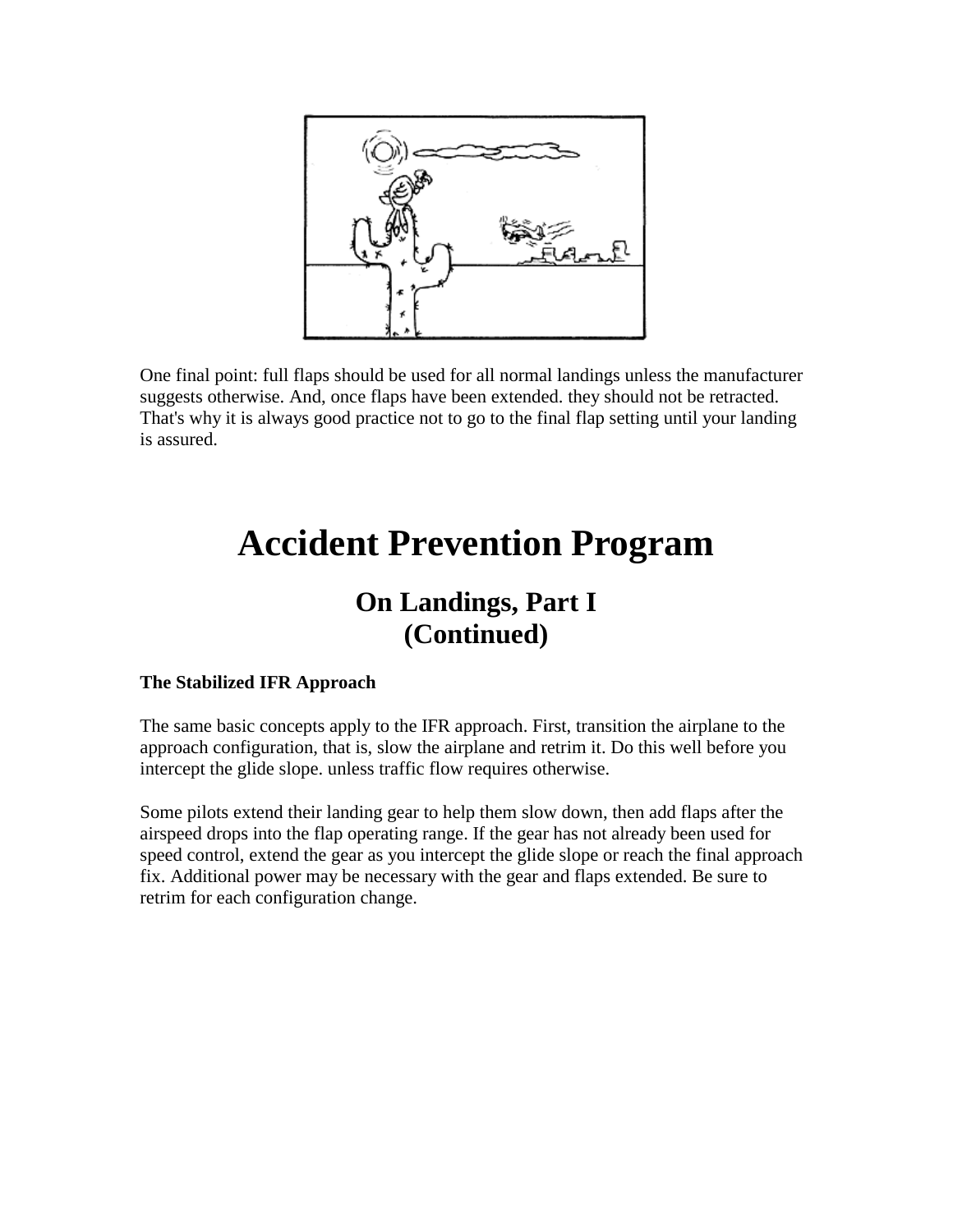

You should now be able to hold the selected airspeed and set up a stabilized rate-ofdescent. With the runway in sight, and a landing assured, extend final landing flaps. Retrim again and maintain positive control of the aircraft, since adding flaps without promptly retrimming could possibly cause you to "balloon" back into the clouds.

### **A RULE-OF-THUMB TO CALCULATE RATE-OF-DESCENT**

#### **One Technique**

| Glide<br>Scope | <b>Factor x ground speed</b><br>(knots) |                                    | Your approx. rate-of-descent<br>(feet/minute) |
|----------------|-----------------------------------------|------------------------------------|-----------------------------------------------|
| 3 degrees      | 5x                                      |                                    |                                               |
| 4.5 degrees    |                                         |                                    |                                               |
| 6 degrees      |                                         |                                    |                                               |
| Example:       |                                         |                                    |                                               |
| 3 degrees      | $5 \times 90$ knots                     |                                    | 450 feet per minute                           |
|                |                                         | (Chart value  480 feet per minute) |                                               |
| 4.5 degrees    | 8 x 90 knots                            | $=$                                | 720 feet per minute                           |
|                |                                         | (Chart value  715 feet per minute) |                                               |

#### **Another Technique:**

Ground speed (in knots) + "add a zero"  

$$
= \frac{Your approx. rate-of-descent for a 3 degree glide slope only.
$$

Example:

$$
\frac{90 + 90}{2} = \frac{900}{2} = 450 \text{ feet per minute}
$$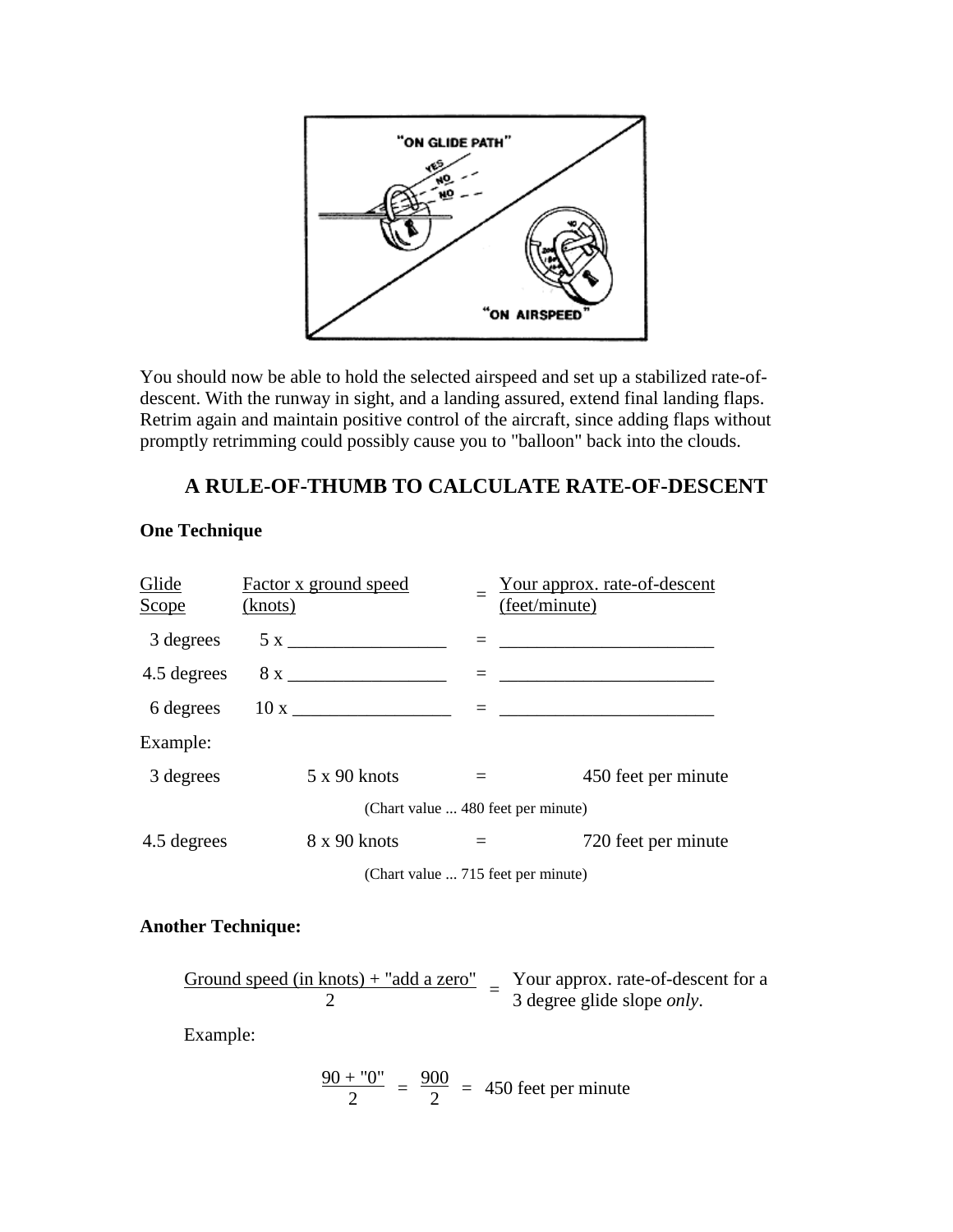(Chart value ... 480 feet per minute)

# RATE 0F DESCENT TABLE

This table has been adopted (for training purposes) from a similar table published in the United States Government Instrument Approach Procedure Charts, National Ocean Survey, U.S. Department of Commerce.

| INSTRUMENT APPROACH PROCEDURE CHARTS<br>RATE OF DESCENT TABLE<br>(ft. per min.)<br>A rate of descent toble is provided for use in planning and executing precision<br>descents under known or approximate ground speed conditions. It will be especially<br>useful for approaches when the localizer only is used for course guidance. A<br>best speed, power, attitude combination can be programmed which will result in<br>a stable glide rate and attitude favorable for executing a landing if minimums<br>exist upon breakout. Care should always be exercised so that the minimum<br>descent altitude and missed approach point are not exceeded. |                                                                                                                                                     |     |     |     |     |      |      |      |      |      |      |
|----------------------------------------------------------------------------------------------------------------------------------------------------------------------------------------------------------------------------------------------------------------------------------------------------------------------------------------------------------------------------------------------------------------------------------------------------------------------------------------------------------------------------------------------------------------------------------------------------------------------------------------------------------|-----------------------------------------------------------------------------------------------------------------------------------------------------|-----|-----|-----|-----|------|------|------|------|------|------|
| ANGLE<br>OF<br><b>ESCENT</b><br>degrees                                                                                                                                                                                                                                                                                                                                                                                                                                                                                                                                                                                                                  | GROUND SPEED (knots)                                                                                                                                |     |     |     |     |      |      |      |      |      |      |
| and<br>tenths)                                                                                                                                                                                                                                                                                                                                                                                                                                                                                                                                                                                                                                           | 30                                                                                                                                                  | 45  | 60  | 75  | 90  | 105  | 120  | 135  | 150  | 165  | 180  |
| 2.0                                                                                                                                                                                                                                                                                                                                                                                                                                                                                                                                                                                                                                                      | 105                                                                                                                                                 | 160 | 210 | 265 | 320 | 370  | 425  | 475  | 530  | 585  | 635  |
| 2.5                                                                                                                                                                                                                                                                                                                                                                                                                                                                                                                                                                                                                                                      | 130                                                                                                                                                 | 200 | 265 | 330 | 395 | 465  | 530  | 595  | 665  | 730  | 795  |
| 3.0                                                                                                                                                                                                                                                                                                                                                                                                                                                                                                                                                                                                                                                      | 160                                                                                                                                                 | 240 | 320 | 395 | 480 | 555  | 635  | 715  | 795  | 875  | 955  |
| 3.5                                                                                                                                                                                                                                                                                                                                                                                                                                                                                                                                                                                                                                                      | 185                                                                                                                                                 | 280 | 370 | 465 | 555 | 650  | 740  | 835  | 925  | 1020 | 1110 |
| 4.0                                                                                                                                                                                                                                                                                                                                                                                                                                                                                                                                                                                                                                                      | 210                                                                                                                                                 | 315 | 425 | 530 | 635 | 740  | 845  | 955  | 1060 | 1165 | 1270 |
| 4,5                                                                                                                                                                                                                                                                                                                                                                                                                                                                                                                                                                                                                                                      | 240                                                                                                                                                 | 355 | 475 | 595 | 715 | 835  | 955  | 1075 | 1190 | 1310 | 1430 |
| 5.0                                                                                                                                                                                                                                                                                                                                                                                                                                                                                                                                                                                                                                                      | 265                                                                                                                                                 | 395 | 530 | 660 | 795 | 925  | 1060 | 1190 | 1325 | 1455 | 1590 |
| 5.5                                                                                                                                                                                                                                                                                                                                                                                                                                                                                                                                                                                                                                                      | 290                                                                                                                                                 | 435 | 580 | 730 | 875 | 1020 | 1165 | 1310 | 1455 | 1600 | 1745 |
|                                                                                                                                                                                                                                                                                                                                                                                                                                                                                                                                                                                                                                                          |                                                                                                                                                     | 475 | 635 | 795 | 955 |      |      | ٥٥   | 1590 | 1745 | 19   |
| 690<br>860<br>220<br>1896                                                                                                                                                                                                                                                                                                                                                                                                                                                                                                                                                                                                                                |                                                                                                                                                     |     |     |     |     |      |      |      |      |      |      |
| THIS<br>PROPER GLIDE PATTY<br>قصا<br>ON GLIDE PATH<br><b>LOW_ADDS</b><br>POWER<br>POWER REDUCTION                                                                                                                                                                                                                                                                                                                                                                                                                                                                                                                                                        |                                                                                                                                                     |     |     |     |     |      |      |      |      |      |      |
|                                                                                                                                                                                                                                                                                                                                                                                                                                                                                                                                                                                                                                                          | нот<br>THIS<br>PROPER GLIDE PATH<br>LOW… ADDS<br>SOME POWER<br>c<br>æ<br><b>REDUCES</b><br><b>ADDS MORE</b><br>ETC.<br><b>POWER</b><br><b>POWER</b> |     |     |     |     |      |      |      |      |      |      |

**What if Things go Wrong on the Approach?**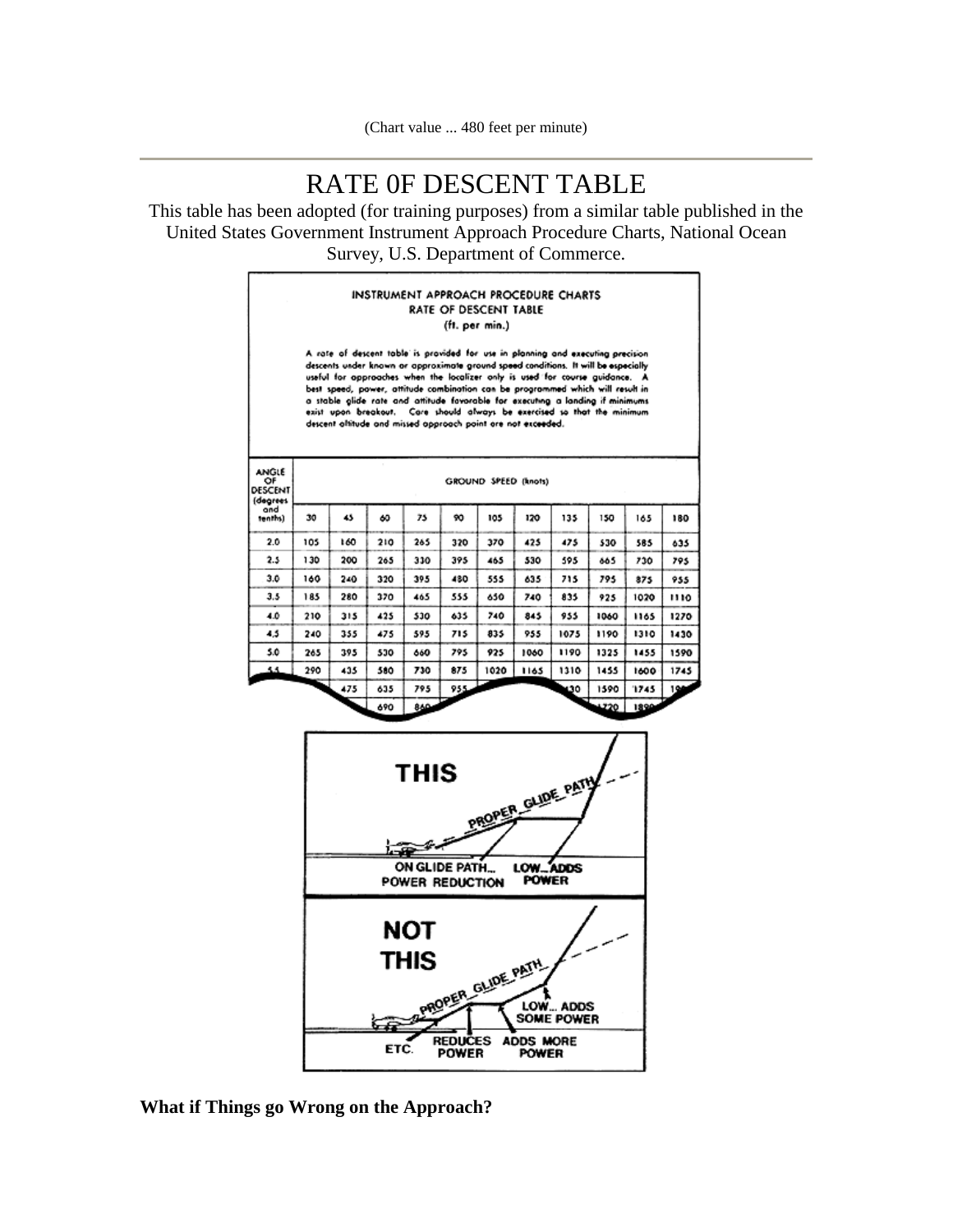You should be interested to know that accidents involving undershoots are usually much more serious than landing long. Obviously, the energy levels involved in undershoot accidents are much higher.



If ever you're in doubt about making the runway, add enough power to assure a safe landing. And, of course, be sure that power will be available by using your checklist for all pre-landing items! A significant number of landing accidents are caused by loss of power, and many of them are related to some basic step the pilot simply forgot.

#### **What's the Cause of Most Undershoots?**

Often the pilot is unconsciously trying to hold altitude or make the runway using elevator alone.



This sets up a mush or stall, resulting in an undershoot accident, or a hard landing on the runway itself.

A perfect way to sucker yourself into this is to shoot a long, low approach - especially in unstable air or in high density altitude conditions.

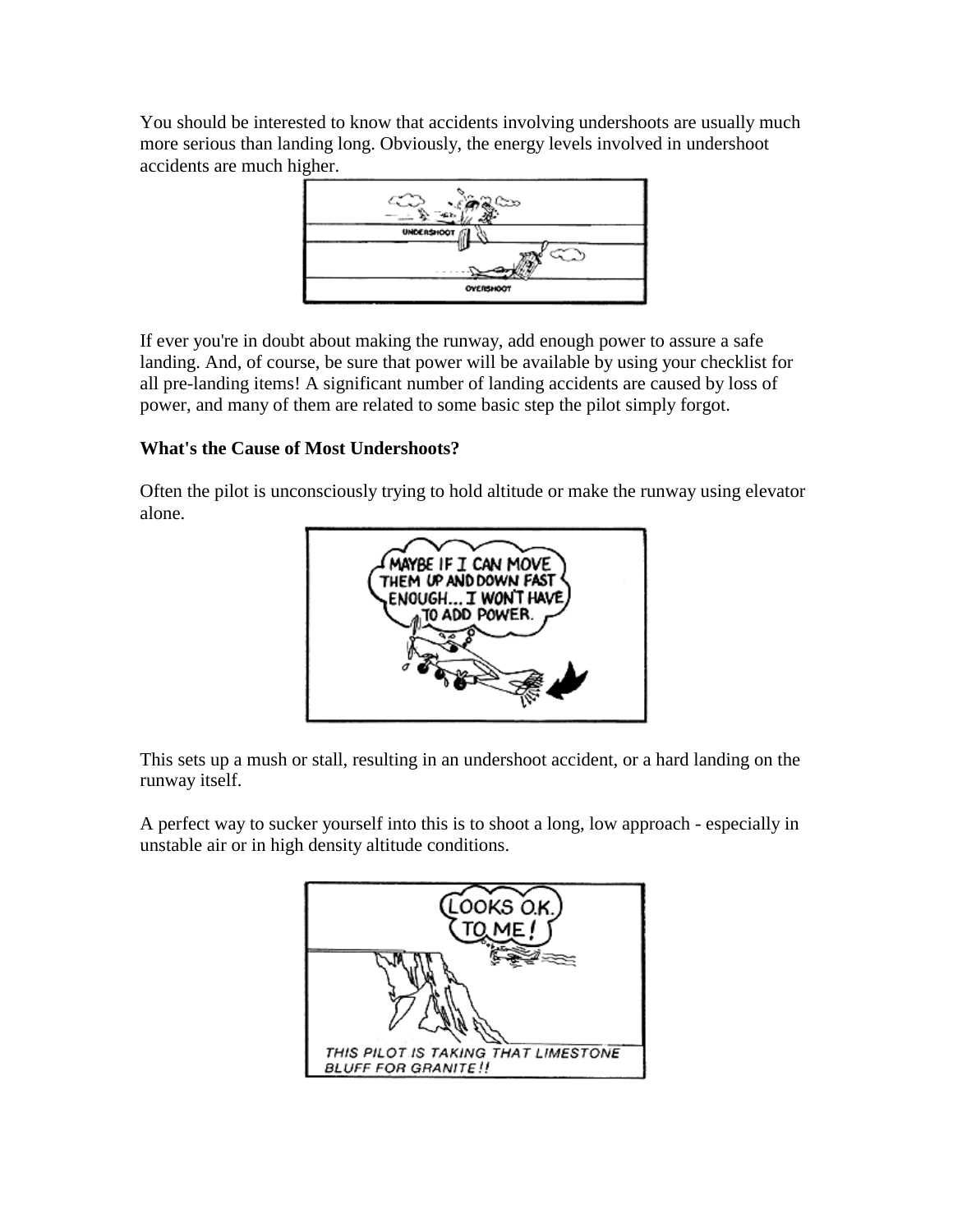What can happen is that you can wind up behind the power curve with the throttle wide open and no more power available to stop the sink rate.

In this case the only thing you can do to save the situation (tough as it is) is to ease the nose over and regain airspeed and climb capability-if you've got the altitude, distance, and lack of obstacles ahead to do it. This only reemphasizes the importance of using the proper combination of power and pitch throughout the landing approach.



### **Undershooting-The Key Points**

- Know and use the appropriate approach speeds;
- Never allow yourself to get below your targeted approach speed for each segment of the approach;
- Fly the proper glide path;
- Add power anytime you think you're too low or slow; and
- Remember the inter-relationship between pitch and power.

## **THE AIM POINT**

The aim point is something we've all heard about but may not have been using. But it's a great aid in making good, safe landings. The aim point is your imaginary bulls-eye on the runway. It can be between two particular runway lights, or wherever.



It's the reference point at the end of your selected glide path, not the actual touchdown point.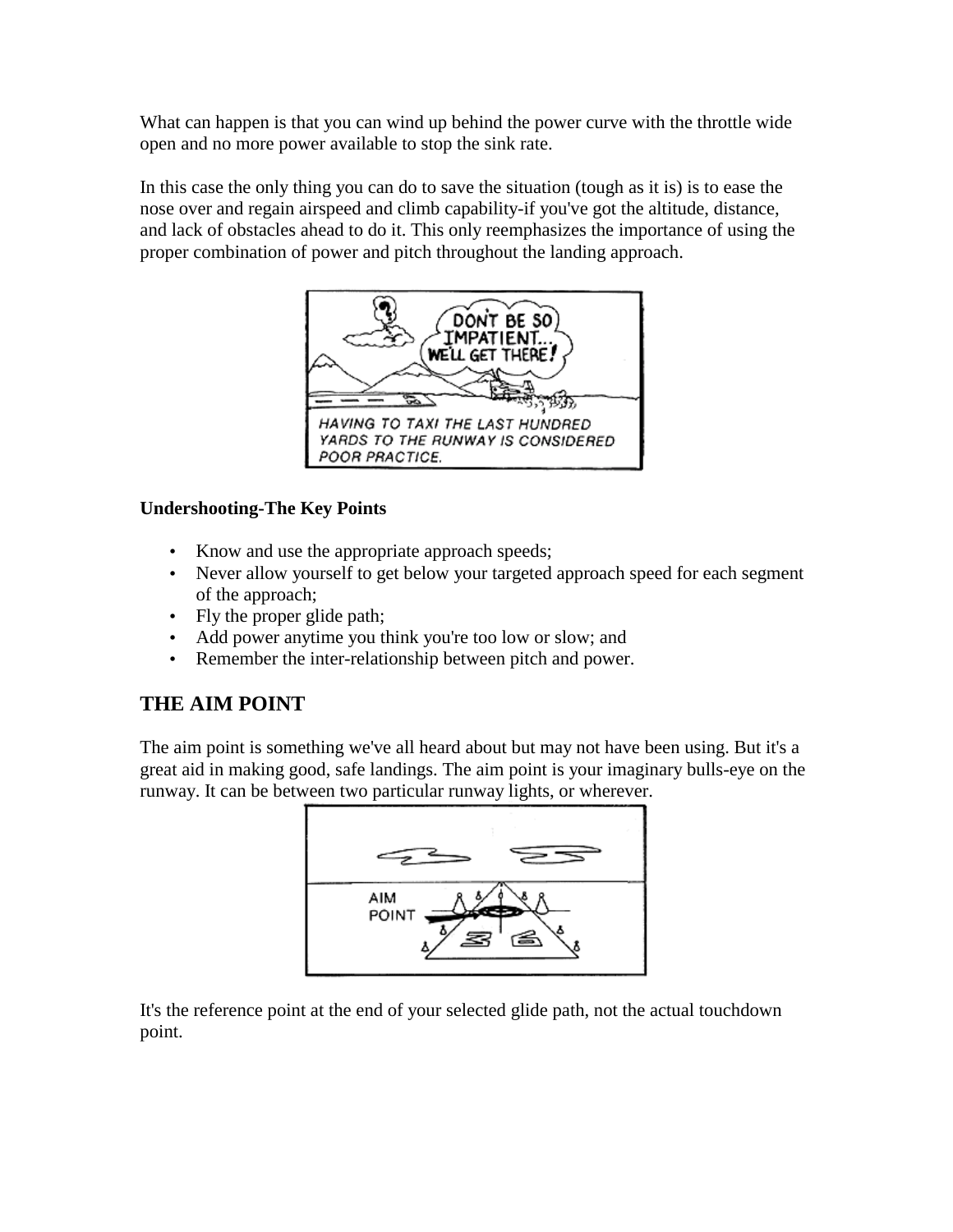

If your aim point appears to be moving toward you when you're established on final, you know that your airplane will overshoot that point.



A constant position of the aim point in your windshield means things are "right on."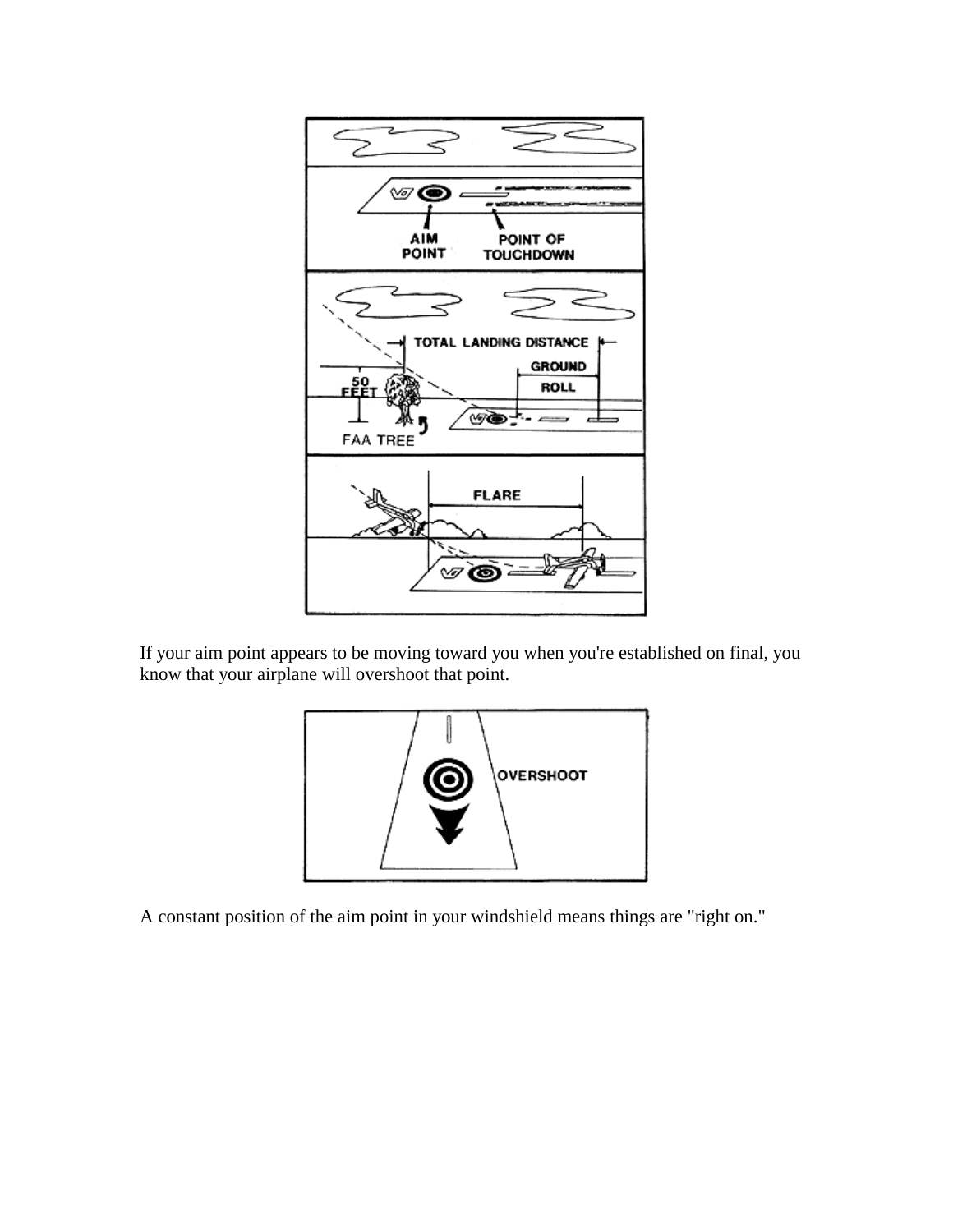

If the aim point appears to be moving away from you it's a sure sign of an undershoot.



## **GLIDE PATH SELECTION**

Once you've selected your aim point, you must also select the right glide path. Without a Visual Approach Slope Indicator (VASI) or Instrument Landing System (ILS), this becomes a personal decision.



Select a glide path that works best for a particular situation, but make sure it allows for clearance of all obstacles and for a safe rate-of-descent.

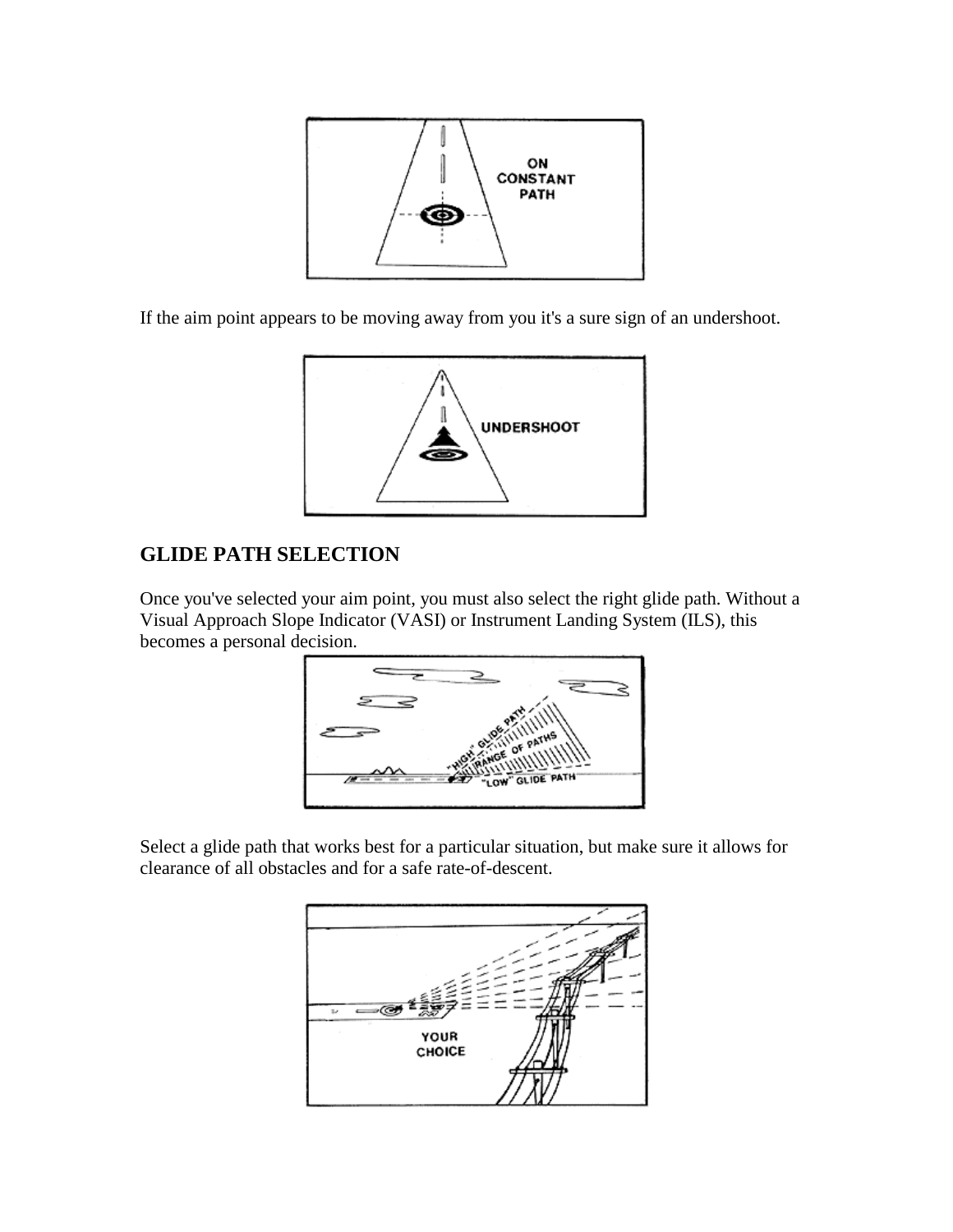A VASI is a good aid to help establish a safe glide path. Remember, though, that while all VASIs will keep you clear of obstacles, approach angles vary. And some "complex" VASIs provide multiple approach angles to assist everything up to jumbo jets, while many smaller airports may have only non-standard VASI systems. One such nonstandard system is nothing more than three plywood (or plastic) panels to be aligned by adjusting your glide path on approach.

The *Airman's Information Manual* provides a detailed description of how standard and non-standard VASIs work. Additionally, the *Airport Facility Directory* provides VASI glide angle information for standard VASIs for each runway where they are installed.

In Canada, comparable references are the *Aeronautical Information Publication-Canada (AIP-Canada)* and the *Canada Flight Supplement*.

## **WIND AND TURBULENCE CAN AFFECT THE GLIDE PATH**

On final, your glide path can be affected by wind, wind shear, microbursts and other turbulence, including wake turbulence.



Wind shear is a major variation in wind speed and direction between horizontal layers of air.



Microbursts are sharp, very strong downdrafts, associated with thunderstorms. Impossible to out-maneuver and usually invisible to the eye, they are good reasons to avoid a landing at any airport with a thunderstorm nearby.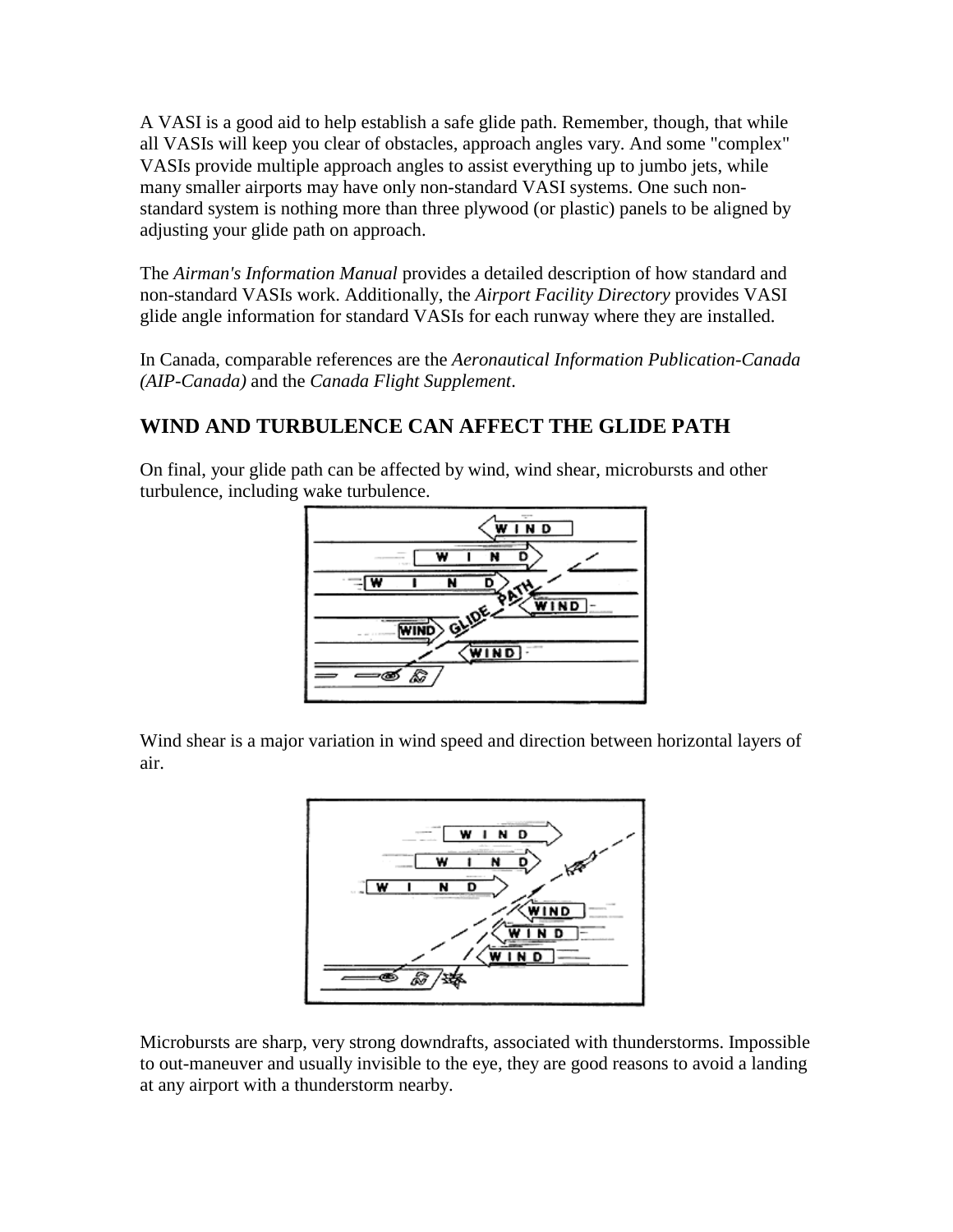

Turbulence also results from airflow over nearby mountains and winds disrupted by nearby woods, hangars or other airport structures.



Always be ready for turbulence and its effect on your approach. When you find it, especially on short final, be prepared to add power and go-around if necessary. The sooner you add power, the less likely you are to wind up between a rock and a hard place.



Whenever you operate at an airport served by large aircraft, be alert for wake turbulence. Study the wake turbulence avoidance procedures from time to time. They, too, are published in the *Airman's Information Manual*, the *AIP-Canada*, and in other publications.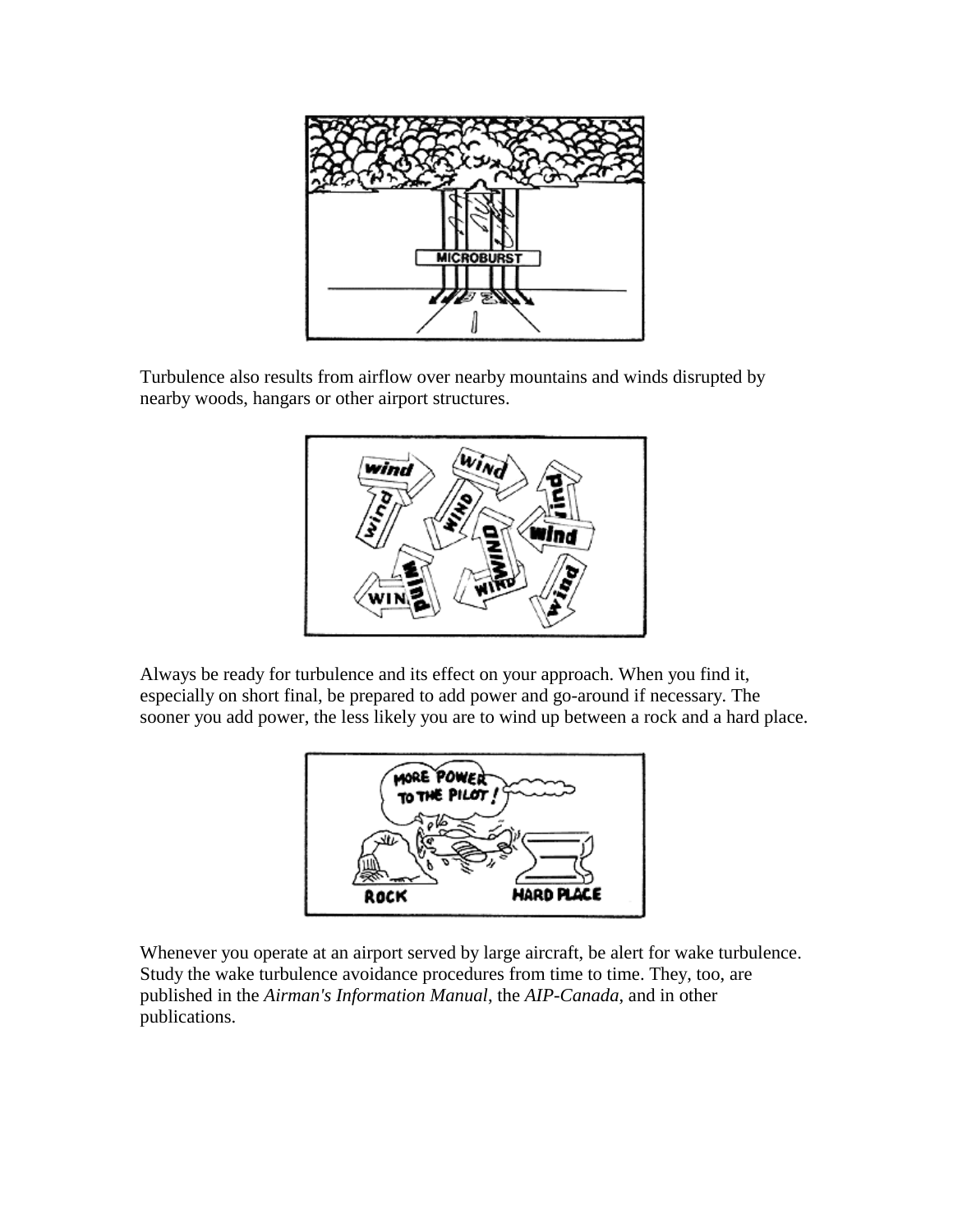# **Accident Prevention Program**

## **On Landings, Part I (Continued)**

#### **THE CROSS-CONTROL STALL**

Stalls are a frequent cause of landing accidents and the deadliest of all is the cross-control stall.

A cross-control stall is usually set up on base and the potential for it becomes greater in the presence of a tailwind on that leg. A tailwind creates greater groundspeed which gives you less time to react.



Add a distraction such as conflicting traffic or a problem in the cockpit and you're ripe for a late turn onto final and the potential for a cross-control stall.



Making that turn to final, you don't want to make a steep banked turn because you know that the stall speed increases with bank angle.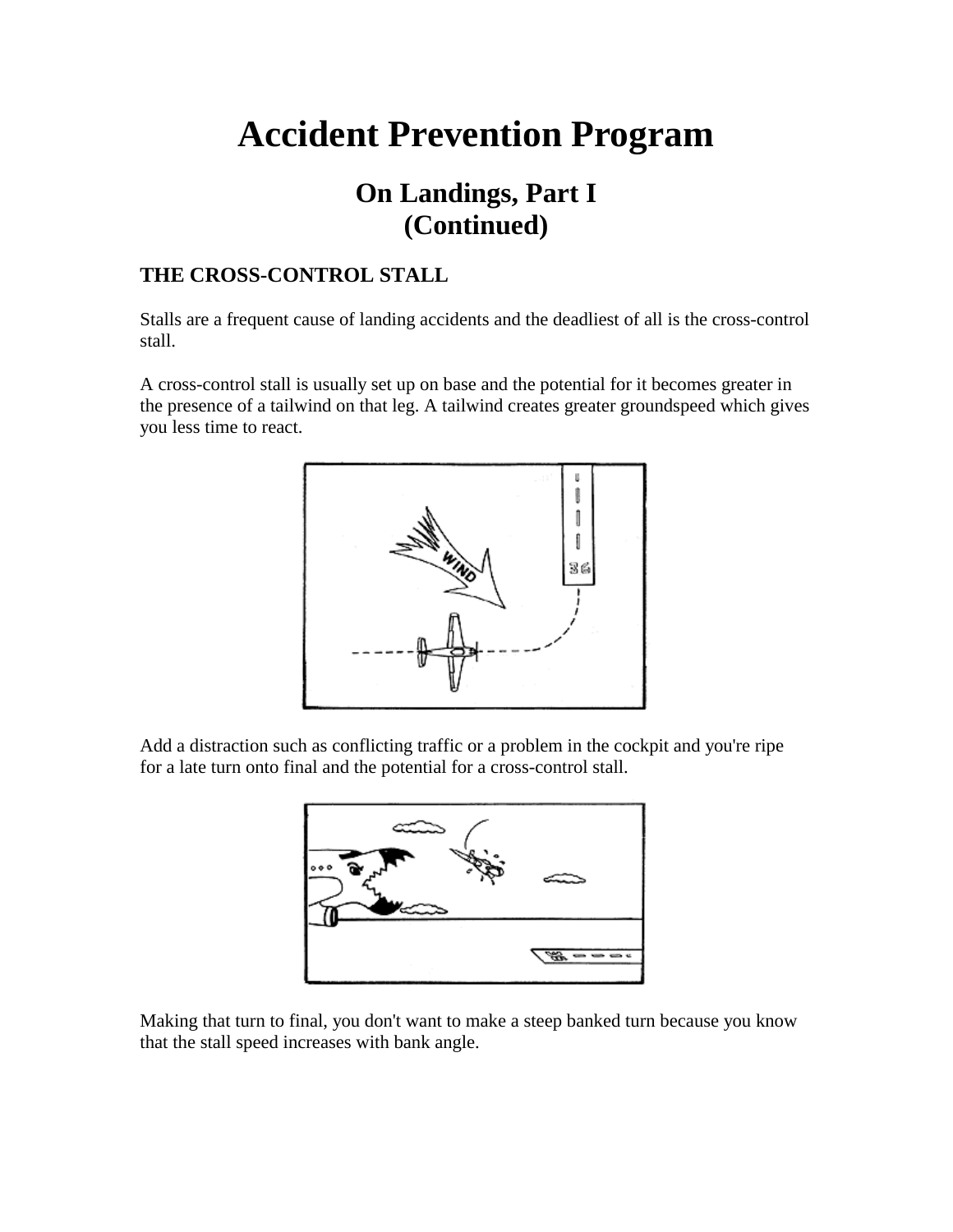

Instead, you try to increase the rate-of-turn with rudder alone, all the while keeping your bank shallow with opposite aileron.



Of course, now you'll need more "up" elevator because the combination of inside rudder and "down" aileron drag makes the nose drop.



As you pull back, you slow down and, bang, there's a stall and a snap roll toward the lower, inside, wing.

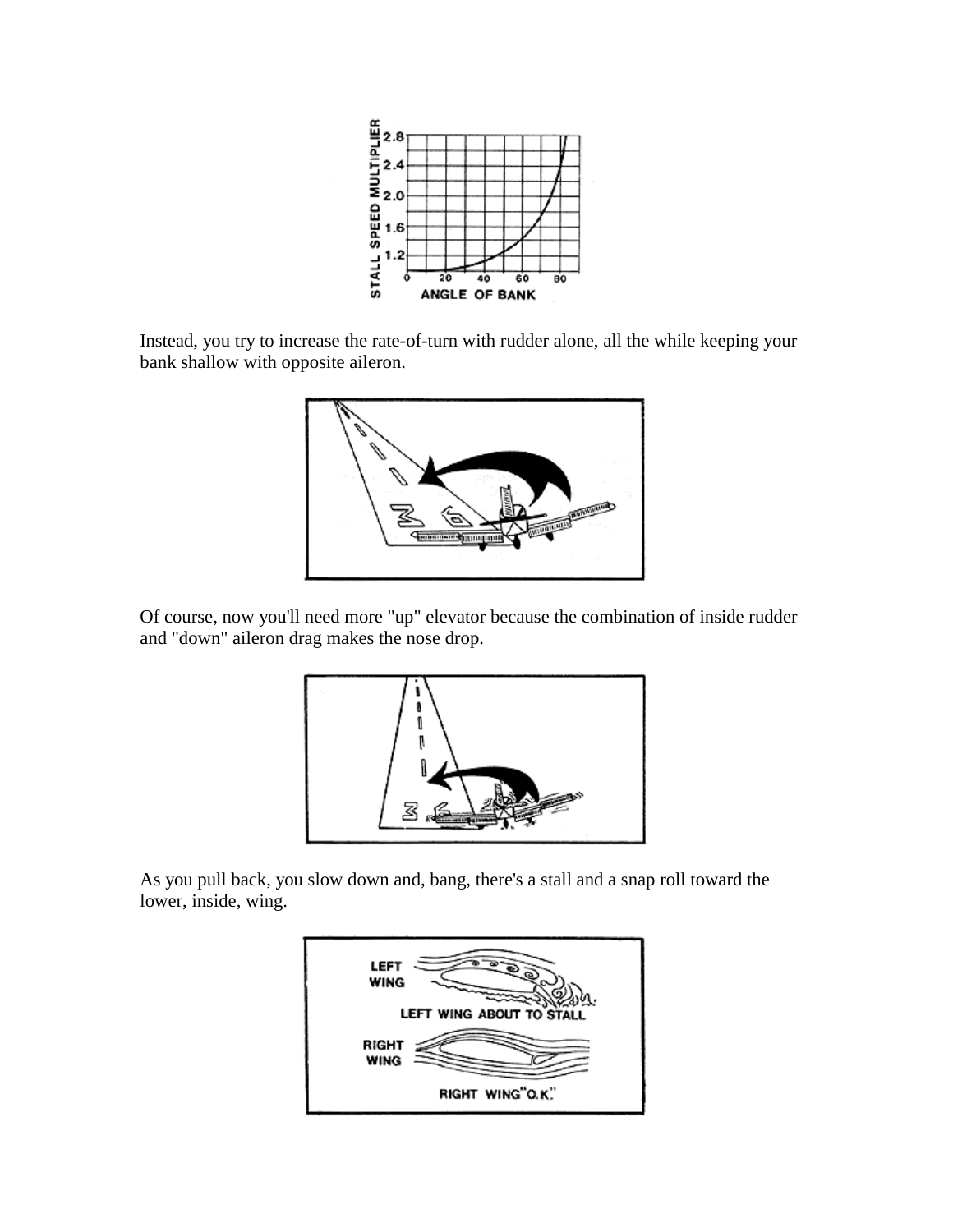

This situation can be avoided by good planning, including a properly flown pattern, proper airspeeds, and a timely go-around when things don't feel right.

Some other points:

- Complete as much of your "before landing" check-list as possible before entering the pattern.
- Look outside the cockpit for helpful indications of wind-flags, smoke, and ponds, for example.
- Listen to the radio for UNICOM and ATIS advisories on landing conditions.
- When you have the option, handle a direct cross-wind situation by flying a pattern that gives you a headwind, not a tailwind, on base.

## **HARD LANDINGS, BOUNCED LANDINGS & LOSS OF DIRECTIONAL CONTROL**

Let's now look at three other types of landing phase accidents: the hard landing, the bounced landing, and loss of directional control on roll-out. These are not killer mishaps like the cross-control stall and the undershoot, but they, too, result in substantial damage, injuries and embarrassment.

### **Hard Landings**

Drop-in or "hard" landings cause a great deal of monetary damage to airplanes each year. These accidents result from several causes:

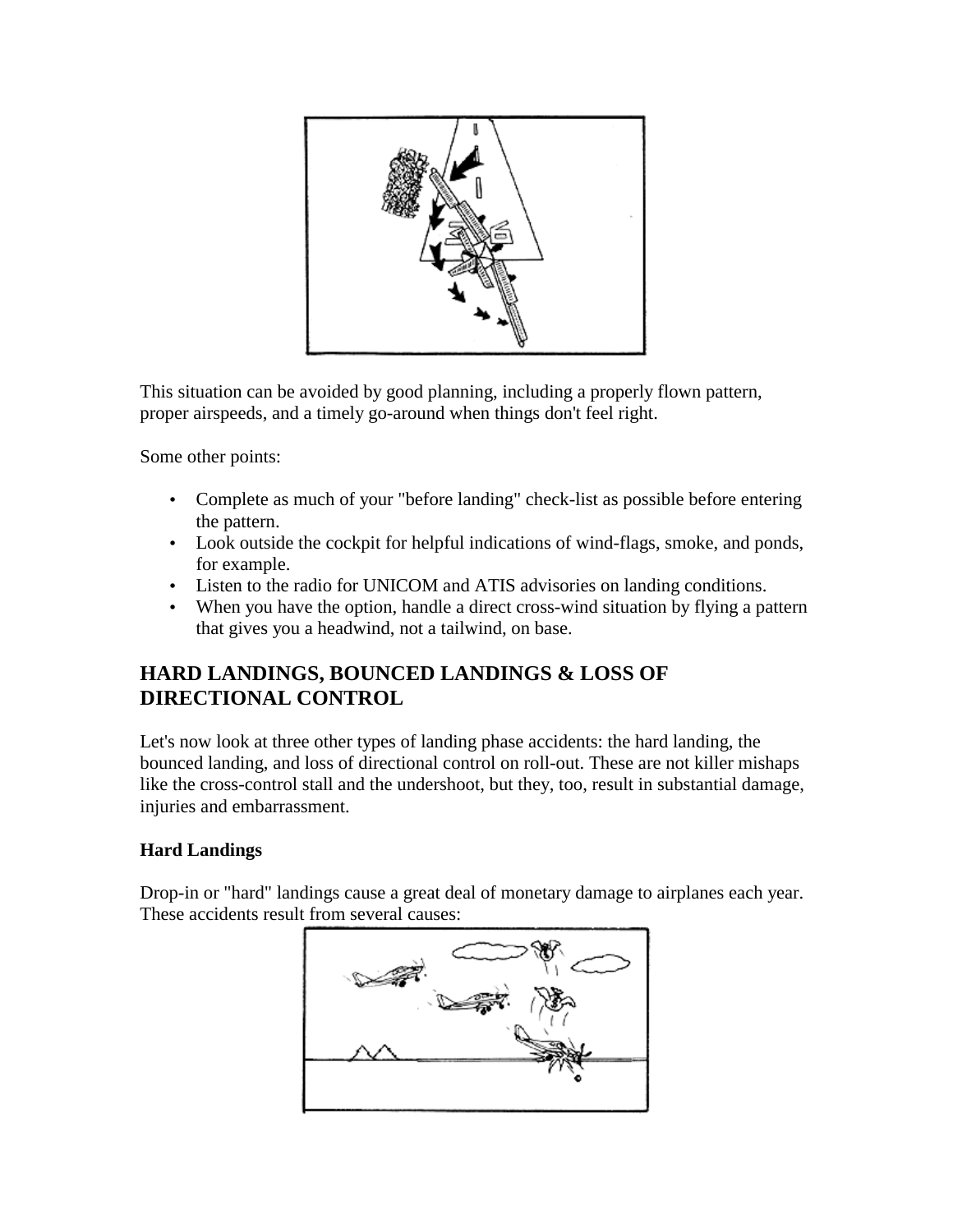You can set yourself up for a hard landing by not looking out ahead of the airplane and losing your perspective relative to the ground.



Loss of perspective can also be the result of improper scanning during flare and touchdown.

Remember to look outside the cockpit-way outside. And don't forget to use your peripheral vision as well. It's something you learned way back in pre-solo: to focus your attention ahead of the airplane.

Hard landings are also the result of distractions.



A typical distraction is a disturbance with passengers in the cabin. Don't be distracted! The landing is the last part of the flight, the part where you're the most tired, yet it's the point where the most concentration is required.



To alleviate distractions, airlines have adopted the "sterile cockpit" concept. Below a certain altitude. all conversation is limited only to matters concerning aircraft operations. It's a rule you may want to adopt.

Ballooning is another cause of hard landings.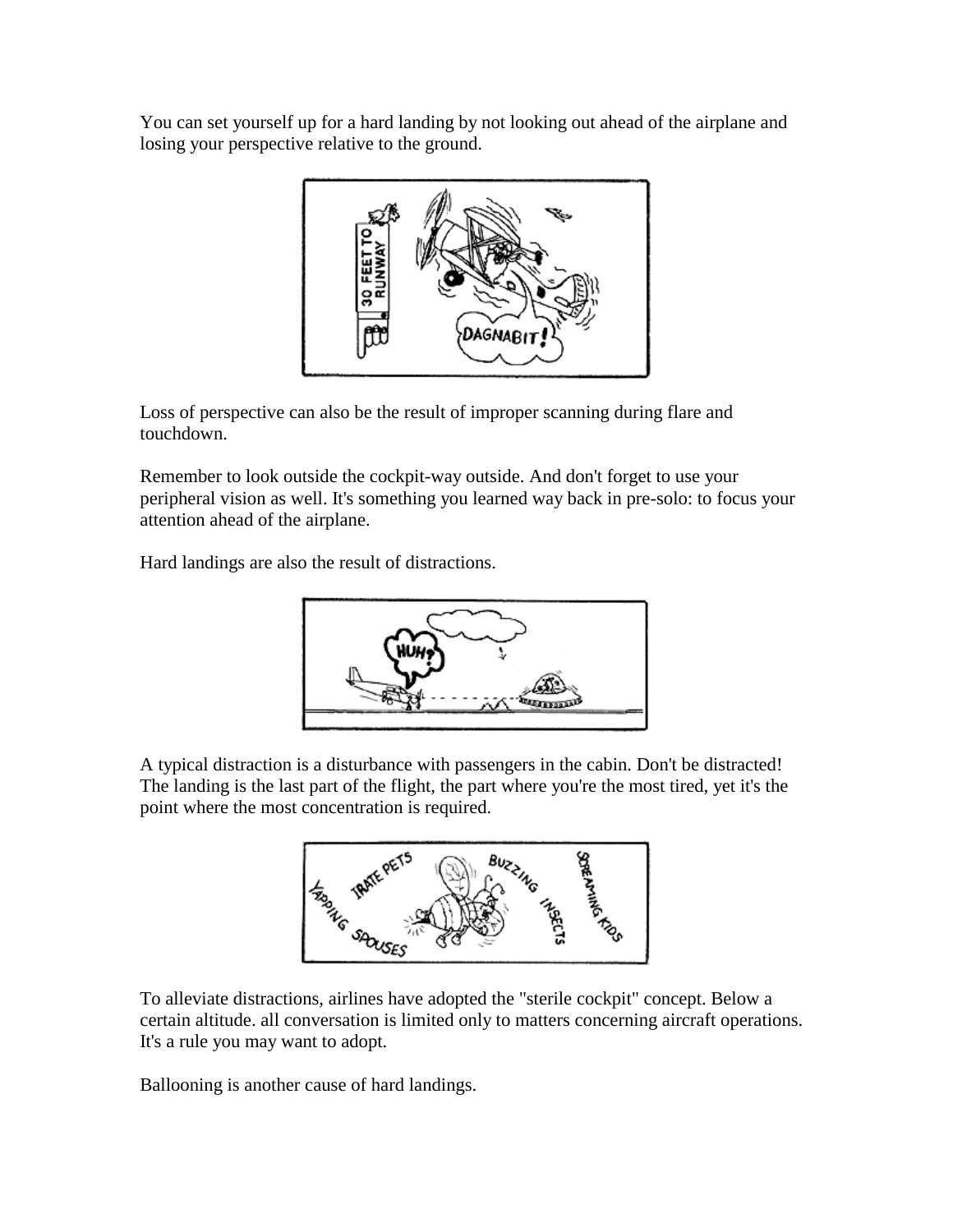

This often results from excess airspeed combined with poor flare technique. (Yanking back on the controls before touchdown can put you several stories above the runway with airspeed decaying rapidly.)

If this happens, ease the nose over gently and add power if necessary.

Remember, too, a full power go-around may be your best bet to avoid a hard landing after ballooning.



Another cause of hard landings, as discussed earlier, is trying to stretch a final approach by raising the nose without adding power. Also beware of running out of elevator control during flare. A typical example happens when you're too slow with too much weight up front. You may not have the flare power you need. A high descent rate makes these conditions even more serious. Be sure you're OK on CG.

In summary, if you think you're headed for a hard landing:

- Add power to arrest the sink rate;
- Keep your wings level;
- If you decide to make a go-around. make the decision sooner rather than later.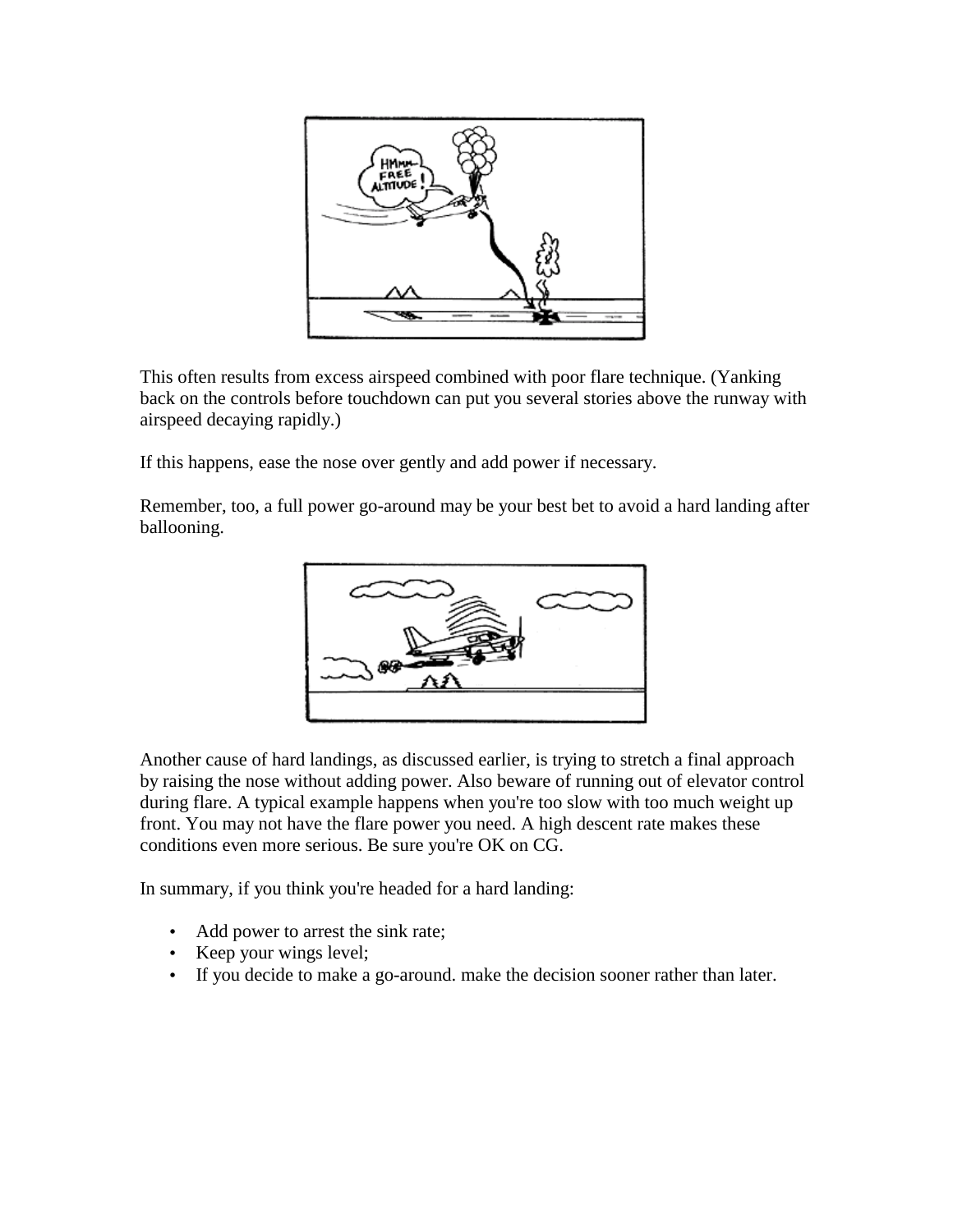

#### **The Bounced Landing**

The bounced landing, or pilot-induced oscillation (porpoising), was supposed to be cured by the introduction of tricycle landing gear. Not so. Innovative pilots keep discovering new ways to make bad landings.



In a bounced landing, the airplane comes in nose-wheel first (or for a tail-dragger, main gear first) setting off a series of motions that imitate the jumps and dives of a porpoisehence the name.



The problem is improper aircraft attitude at touchdown, sometimes caused by inattention, by not knowing where the ground is. by mistrimming, or by trying to force the aircraft onto the runway.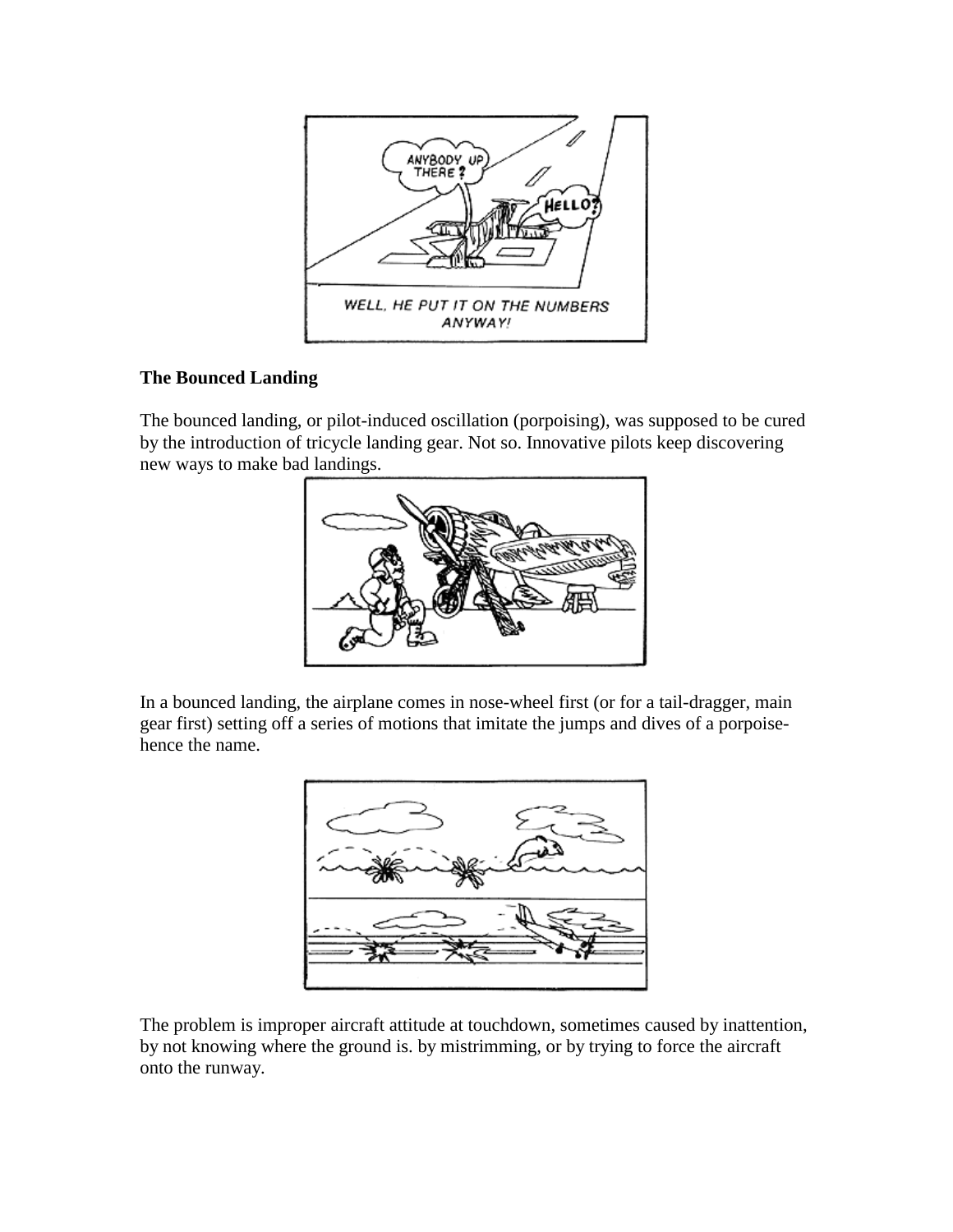No matter what the cause. the situation must be corrected immediately.



Ground effect, a factor from the surface to a height of about half the plane's wing span, decreases elevator control effectiveness and increases the effort required to raise the nose and hold the airplane off. Not enough elevator (or stabilator) trim can result in a nose-low contact with the runway and a porpoise.



The secret to a good landing is proper aircraft attitude at touchdown. For tricycle gear planes, it's the attitude that assures that the main wheels will touch before the nose wheel. You'll need to develop a feel for this attitude in your particular aircraft and stay proficient at it. You'll also need to know what it "feels like" at all combinations of weight and CG.

Porpoising can also be caused by improper airspeed control. Usually, if an approach is too fast. the airplane floats and the pilot tries to force it on the runway when the airplane still wants to fly.

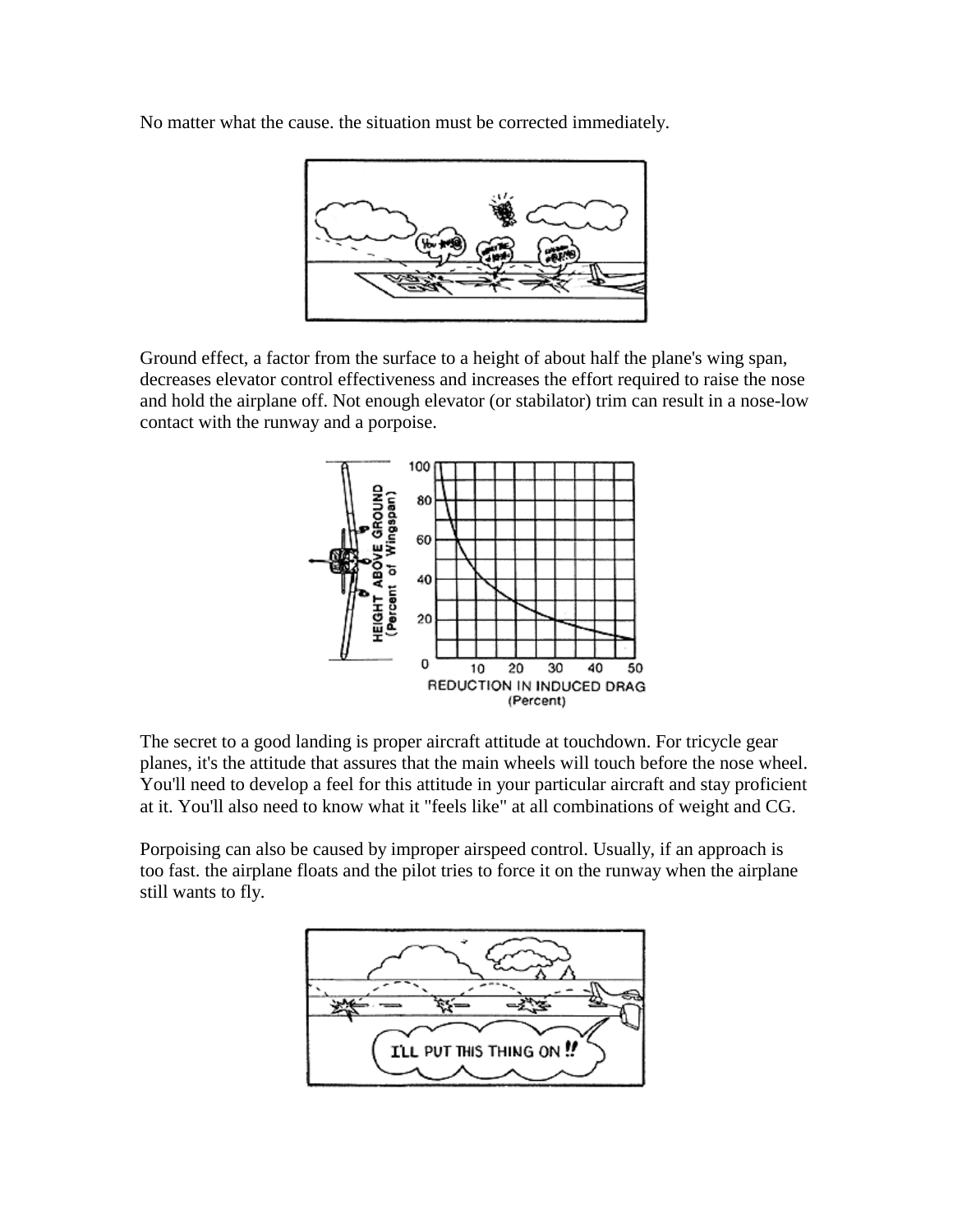A gust of wind, a bump in the runway, even a slight tug on the wheel will send the aircraft aloft again. What to do?



First, don't push the nose over. Ease it over and reland, this time holding the proper pitch attitude until the aircraft touches down. Add back pressure continually as the aircraft slows during the flare.



Too many airplanes have been pranged because of the pilot's desire to put the airplane on the ground. A go-around may be the answer in some cases of porpoising.



To avoid porpoising:

- Always trim the airplane for a stabilized approach;
- Avoid excess airspeed and "floating";
- Don't be distracted;
- Maintain proper pitch attitude; and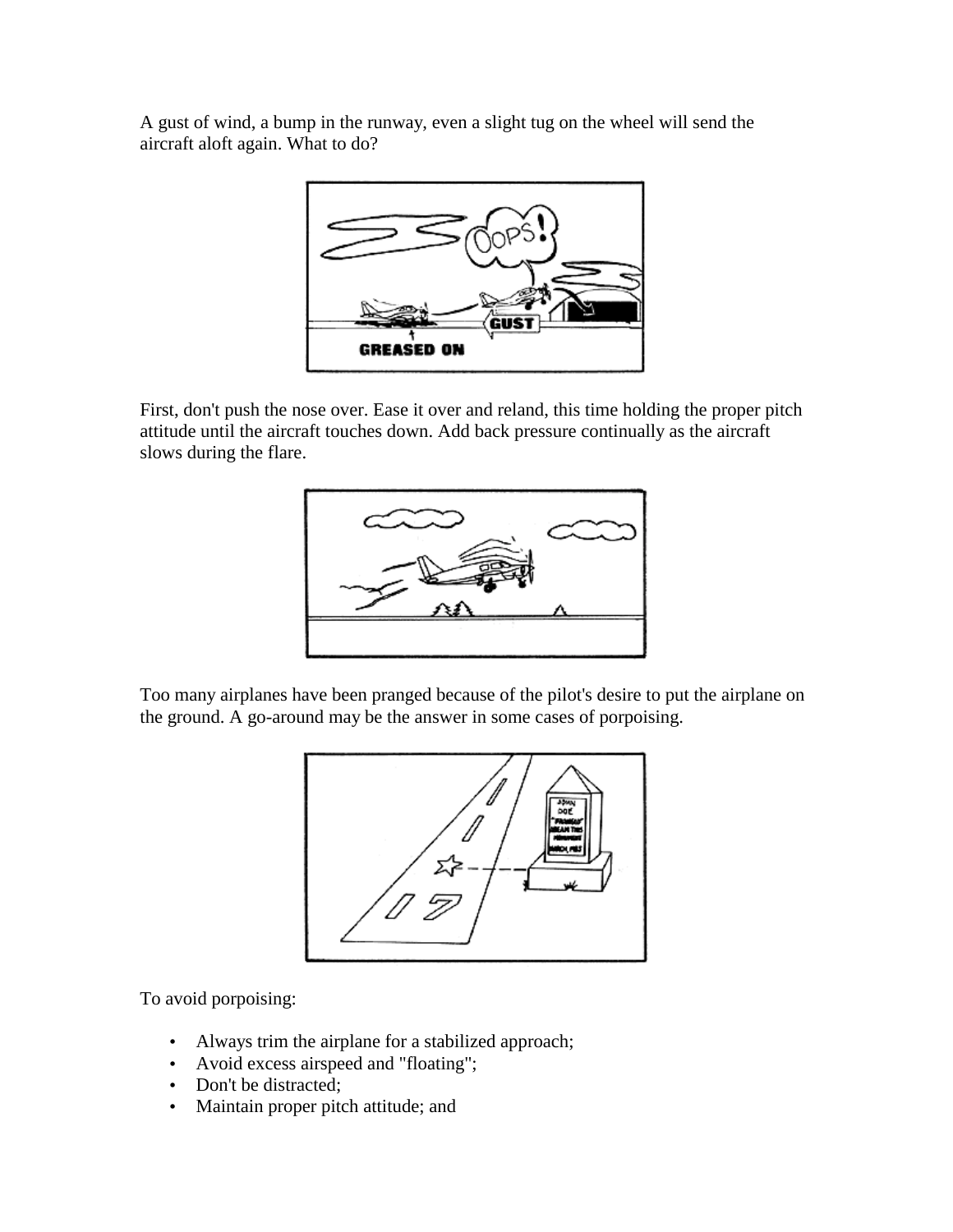• Stay proficient.



#### **Loss of Directional Control**

Engineers also thought tricycle landing gear would eliminate directional control problems and ground looping. Not so.



(For those who aren't familiar with this nemesis. a ground loop is an uncontrolled turnoften violent-usually on landing and roll-out.)

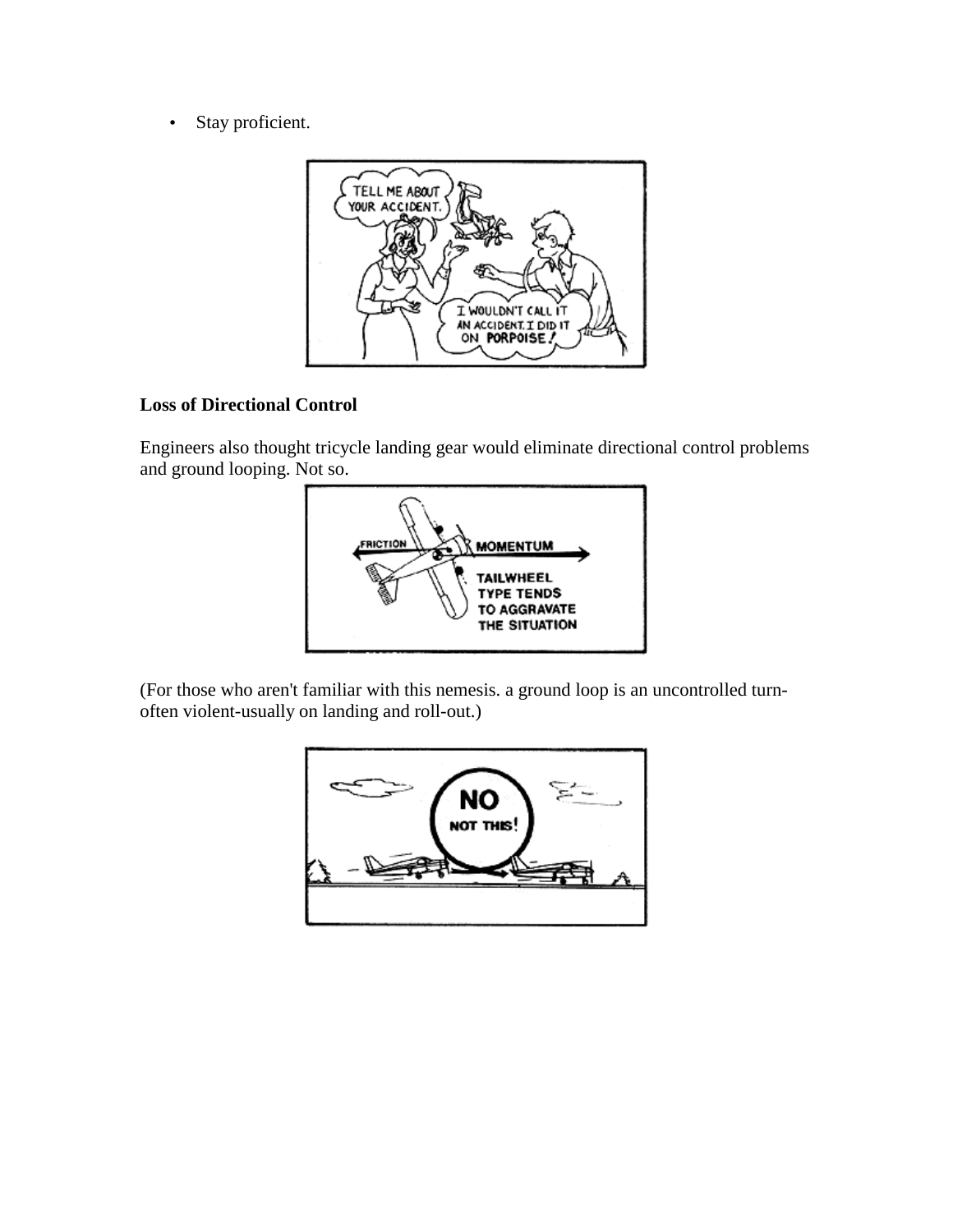

# **Accident Prevention Program**

# **On Landings, Part I (Continued)**

How to avoid loss of directional control? Recognize and correct problems early. Stop any incipient turn or swerve almost before it starts. Get right on it.



Also, use your controls to their best advantage. Keep the weight of tricycle gear aircraft on the mains with elevator back pressure-this also desensitizes the nose-wheel.

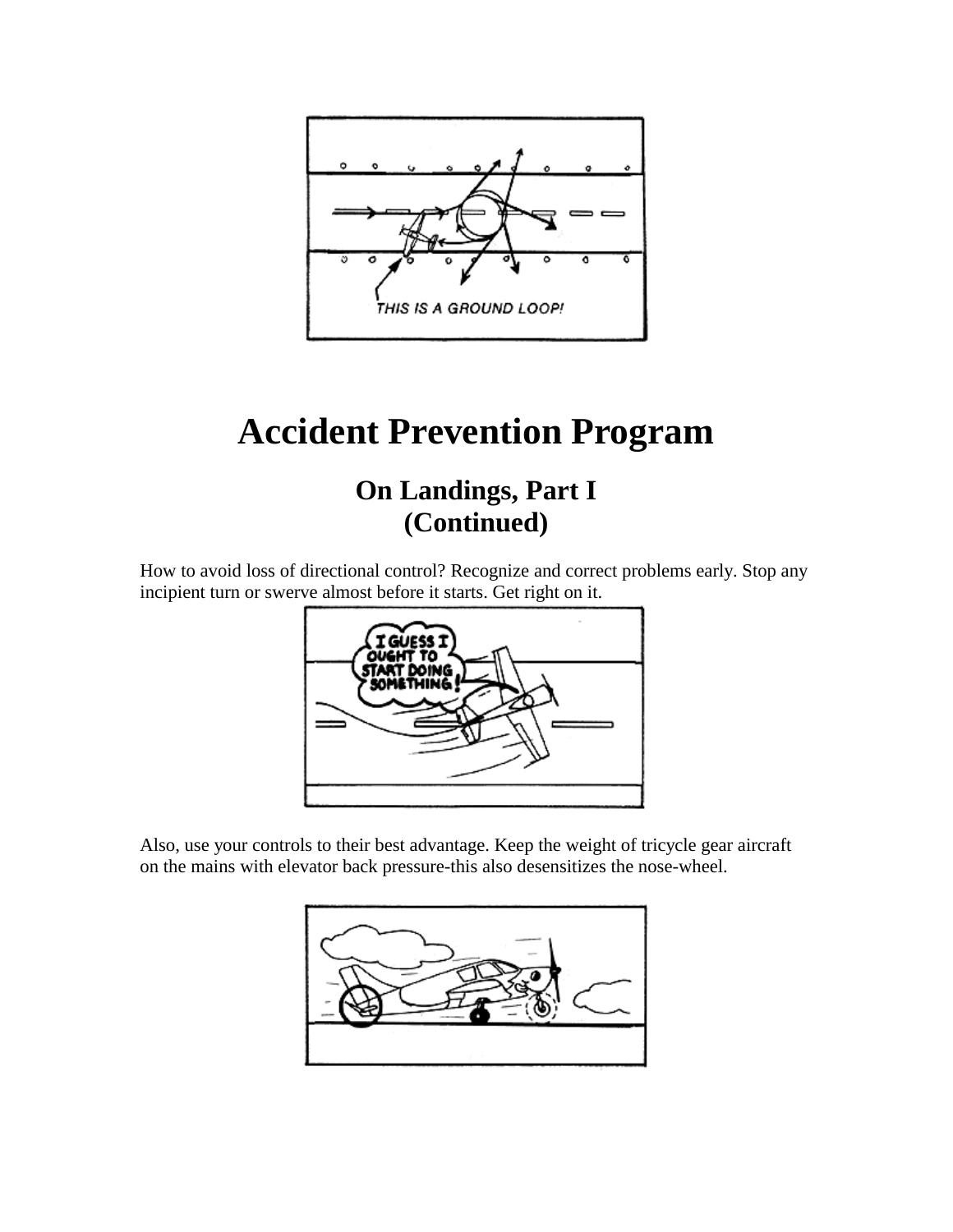In tail-draggers, full back stick puts more weight on the tail-wheel for better directional control.



Lack of sufficient back pressure can multiply the effects of small rudder movements (or reactions to crosswinds) - overcorrections that can induce trouble.

If you get in trouble, close the throttle, apply back pressure and regain control.



Crosswinds can be a real problem.

Remember, in a crosswind landing, the longitudinal axis of the airplane must remain parallel to the runway centerline as must the flight path of the airplane.

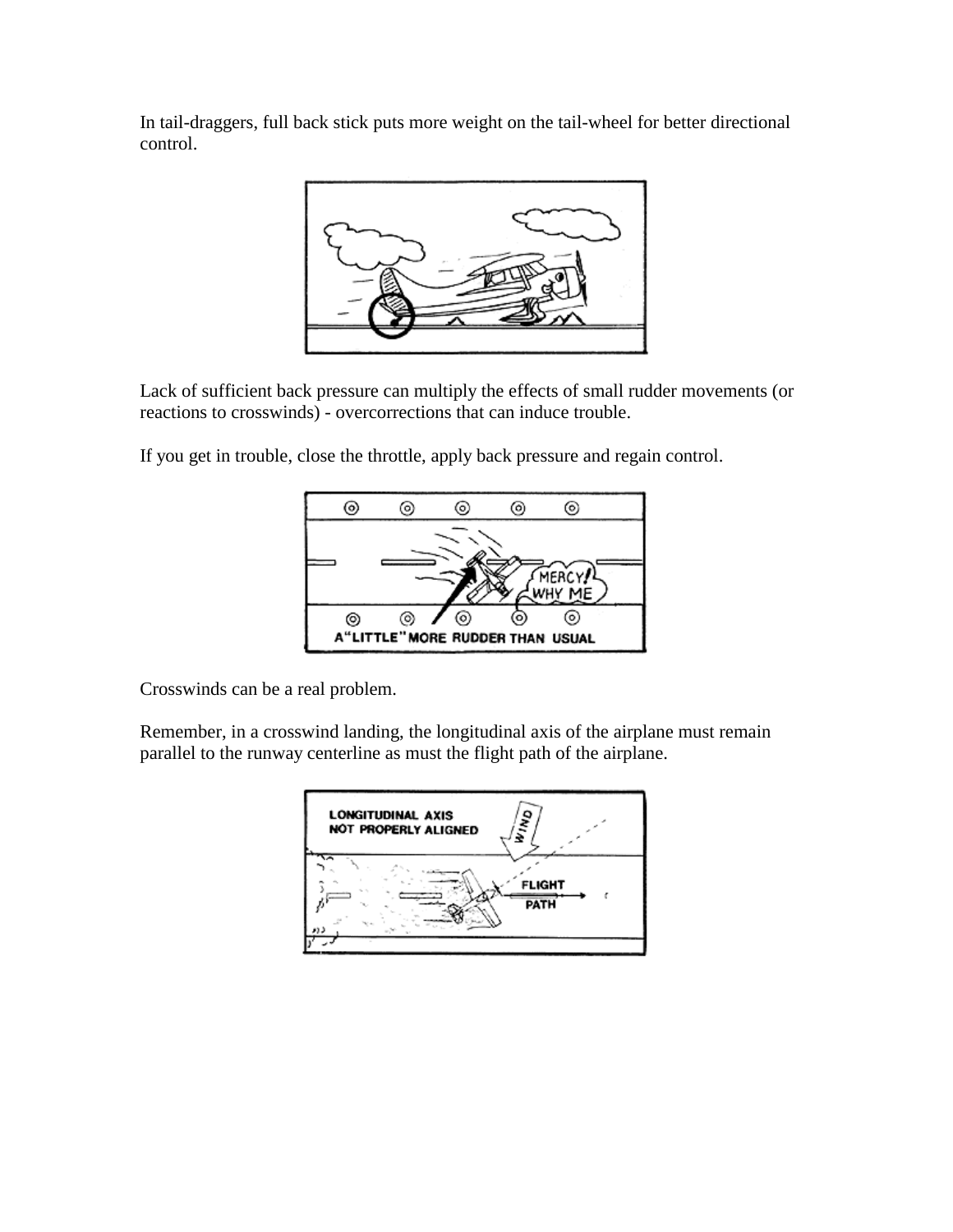

If you don't do both, strong side loads may be exerted on the landing gear, and a ground loop could occur (resulting in even higher side loads).



Proper crosswind technique is a must. In the case of a left crosswind, the left wing must be lowered into the wind and this control input countered with right rudder to maintain the proper track down to the runway. Again, the longitudinal axis of the airplane must be aligned with the flight path which, hopefully, is parallel to the runway centerline.

By the way, you should know the crosswind limitations of your airplane and yourself. In some cases, it is best to stay on the ground, or, if airborne, to locate another runway more aligned with the wind.

One of the worst ego bruises occurs when the pilot tries to clear the runway before he or she has slowed down enough. This is even more of a problem in some crosswind conditions.

Simply following the yellow exit line may lead to an unplanned cross-country. A much better technique is to stay on the runway centerline until you've slowed down to taxi speed.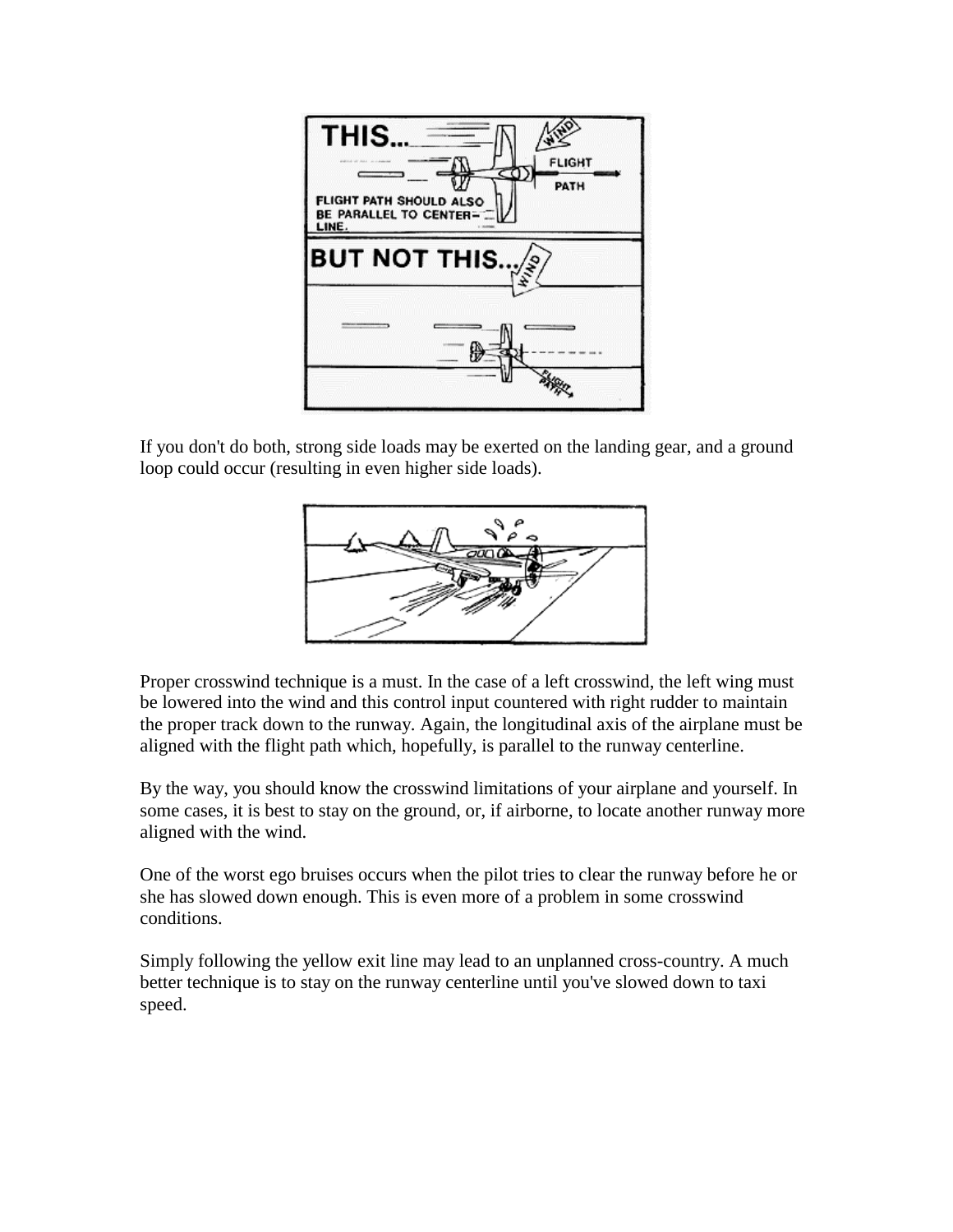

Face it, there's only one principal cause for loss of directional control-pilot error. It's not only lack of knowledge of the "basics". Recent studies also point to preoccupation, stress, fatigue, or just being on a "mental holiday."

Use the sterile cockpit rule on yourself. Think ahead of the airplane on every approach. Continue to fly the airplane after touchdown. And stay proficient.

Worst of all. don't freeze. Remember the saying on the mayonnaise jar, "keep cool but do not freeze." Stay on top of the situation.



Panic can also result in a reversion to "driving response," or trying to steer the aircraft down the runway with the control wheel. That wheel has no purpose in steering on the ground and "driving response" can lead to loss of control.